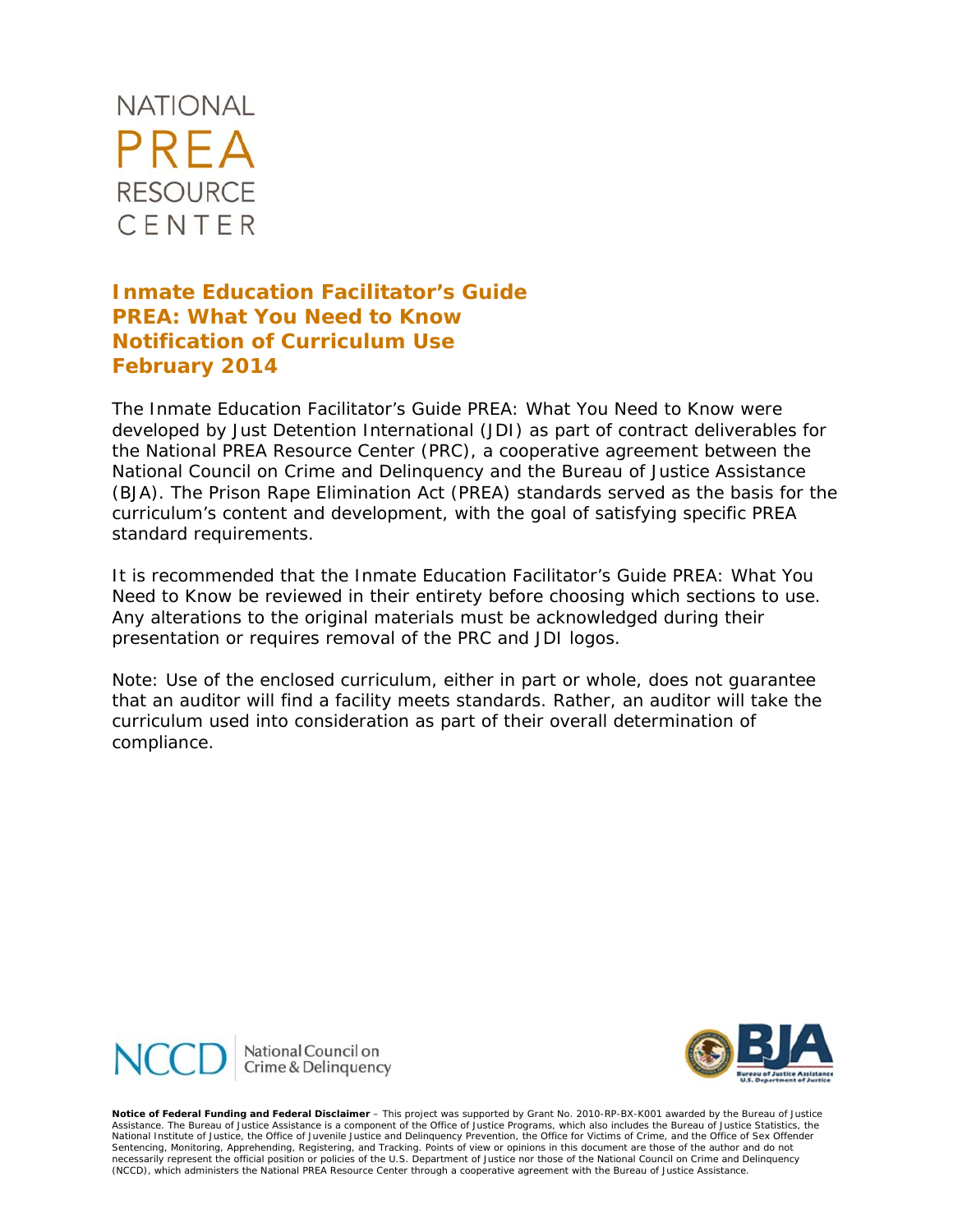

# *PREA: What You Need to Know*

# **Facilitator's Guide**





Notice of Federal Funding and Federal Disclaimer - This project was supported by Grant No. 2010-RP-BX-*K001 awarded by the Bureau of Justice Assistance. The Bureau of Justice Assistance is a component of the Office of*  Justice Programs, which also includes the Bureau of Justice Statistics, the National Institute of Justice, the Office of *Juvenile Justice and Delinquency Prevention, the Office for Victims of Crime, and the Office of Sex Offender Sentencing, Monitoring, Apprehending, Registering, and Tracking. Points of view or opinions in this document are those of the author and do not necessarily represent the official position or policies of the U.S. Department of Justice nor those of the National Council on Crime and Delinquency (NCCD), which administers the National PREA Resource Center through a cooperative agreement with the Bureau of Justice Assistance.*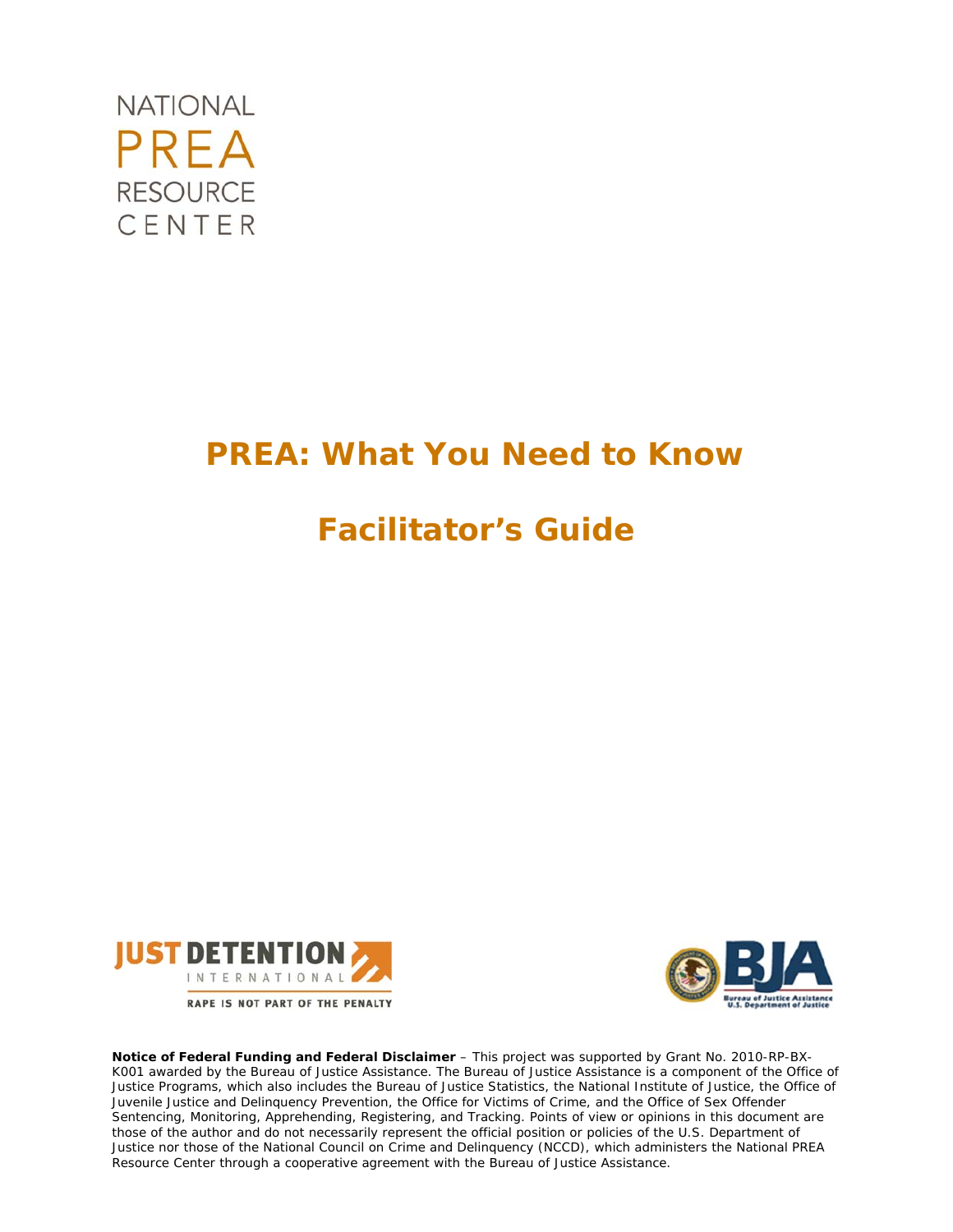#### **Table of Contents**

| <b>Introduction and Acknowledgments</b>                                | 1              |
|------------------------------------------------------------------------|----------------|
| The Importance of Inmate Education                                     | $\overline{2}$ |
| The Prison Rape Elimination Act Standards                              | $\overline{2}$ |
| <b>Intake Education</b>                                                | 4              |
| <b>Comprehensive Education</b>                                         | 8              |
| Documenting Inmate Participation in Education Programs                 | 16             |
| <b>Ongoing Inmate Education</b>                                        | 16             |
| <b>Accessibility of Information</b>                                    | 17             |
| Additional Options for Customizing Your Video Inmate Education Program | 19             |
| <b>Conclusion and Additional Resources</b>                             | 20             |
| <b>Appendix I: Key Definitions</b>                                     | 22             |
| <b>Appendix II: Video Transcript</b>                                   | 24             |

**Just Detention International** (JDI) is a health and human rights organization that seeks to end sexual violence in all forms of detention. JDI advocates for the safety and well-being of all inmates, whether they are confined in federal, state, or local facilities - both private and public - including prisons, jails, juvenile facilities, immigration detention centers, halfway houses, and police lockups. JDI works to hold government officials accountable for prisoner rape, promote public attitudes that value the dignity and safety of inmates, and ensure that survivors of this violence have access to the help they need.

The mission of the **PREA Resource Center** (PRC) is to assist adult prisons and jails, juvenile facilities, lockups, community corrections, and tribal facilities in their efforts to eliminate sexual abuse by increasing their capacity for prevention, detection, monitoring, responses to incidents, and services to victims and their families.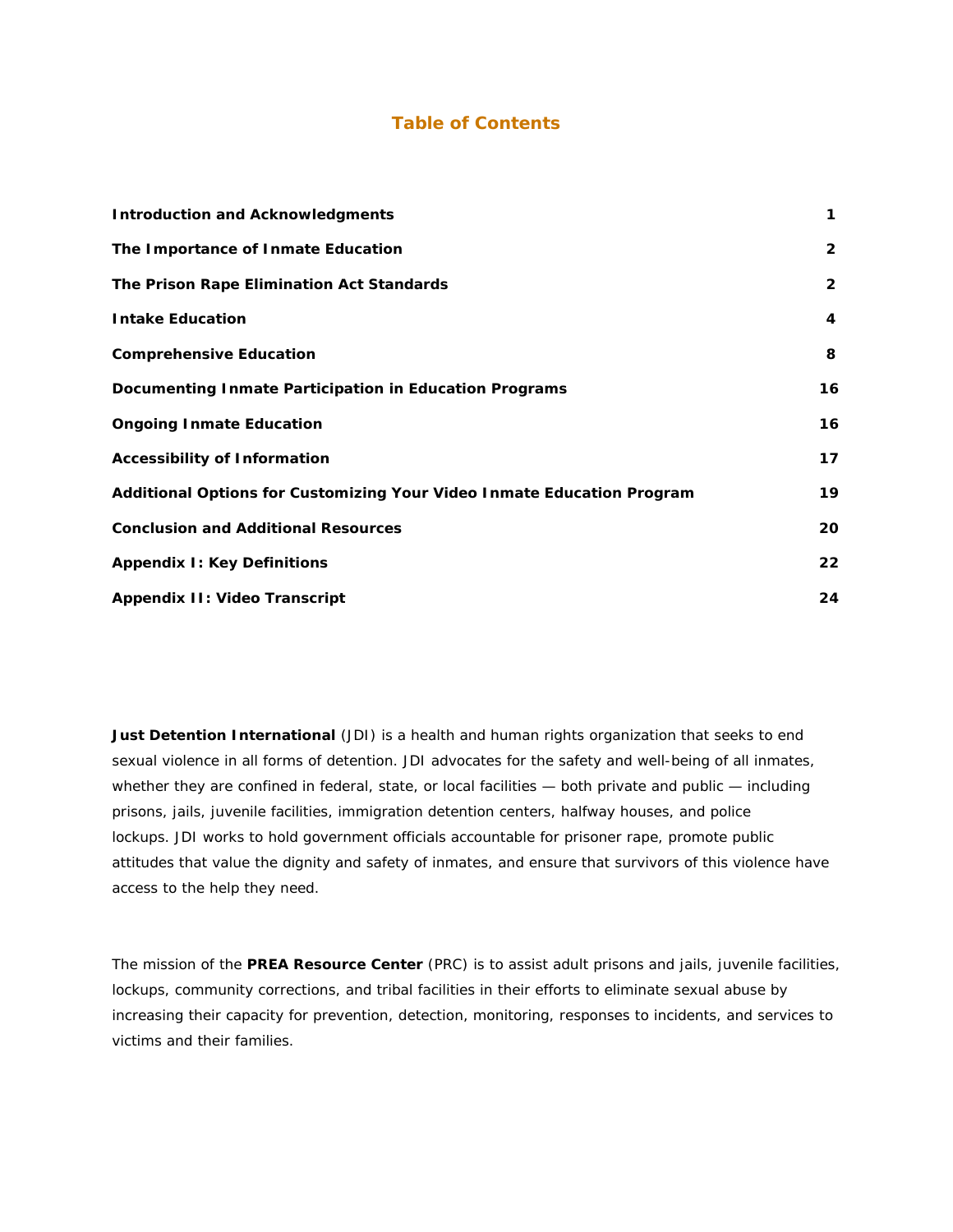#### **Introduction and Acknowledgments**

This guide is a supplement to the video, *PREA: What You Need to Know*. Its purpose is to help corrections officials conduct educational screenings of the video for inmates<sup>1</sup> in their custody.

The core goal of *PREA: What You Need to Know* is to teach inmates about their right to be free from sexual abuse and sexual harassment. The video gives an overview of corrections policies to prevent and respond to this abuse, covering how inmates can safely report abuse, the types of victim services available to inmates following an incident of sexual abuse, and what it means for a facility to have a "zero-tolerance" policy.

Corrections agencies can use this video to implement the inmate education provision in the national Prison Rape Elimination Act (PREA) standards (§ 115.33, Inmate education; § 115.132, Detainee, contractor, and inmate worker notification of the agency's zero-tolerance policy). The video contains general information that is relevant to all types of prisons, jails, and lockups. Using this guide, agencies can develop complementary educational materials that cover policies specific to their institutions. Agencies are encouraged to have trained facilitators conduct screenings of the video and engage with inmates about its content.

Teaching inmates about their rights is important, not just because it is required by the PREA standards. It is also good corrections policy. In its decades of working inside detention facilities, JDI has found that corrections agencies that have a strong inmate education program are more likely to be free of sexual abuse and sexual harassment than those without one. No matter what, rape must never be part of the penalty.

<sup>1 &</sup>quot;Inmate" is used throughout the guide to refer to an individual who is incarcerated in a prison, jail, or lockup.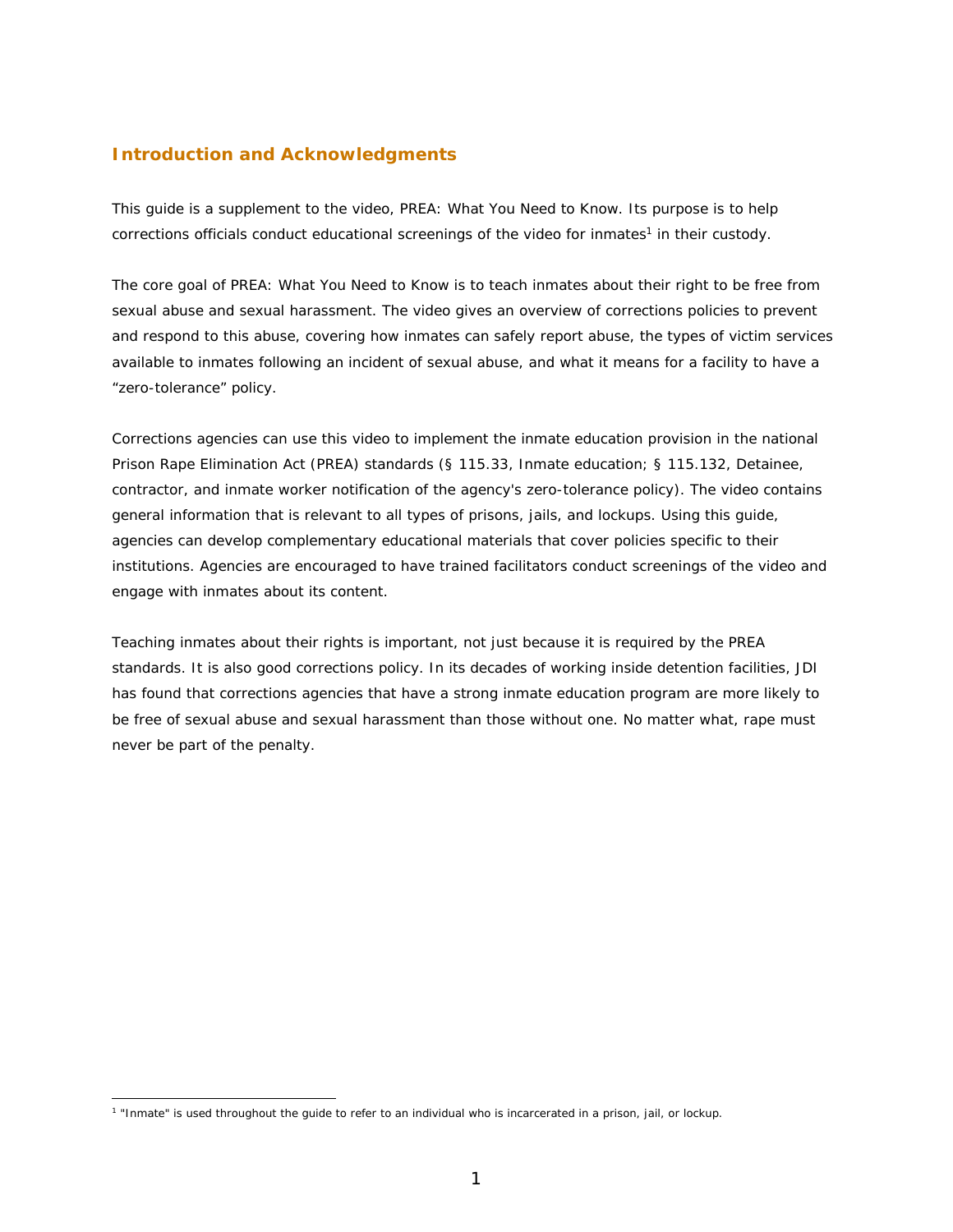#### **The Importance of Inmate Education**

Nationwide, detention facilities have worked hard to implement provisions required by the PREA standards. Inmate education programs are essential to informing inmates about facility policies and procedures to keep them safe. Yet such programs are not only for teaching inmates about sexual abuse policies. They can also play a pivotal role in transforming the culture of a facility. Sexual violence thrives in facilities that have a "code of silence" and where inmates do not feel safe reporting abuse. A comprehensive inmate education program can empower inmates to speak openly about sexual abuse and sexual harassment, while teaching them about their right to be safe.

Facilities with strong inmate education programs have seen significant improvements in the culture of their facilities. Inmates who have participated in inmate education report a sharp decrease in sexual harassment, especially of lesbian, gay, bisexual, transgender, and intersex (LGBTI) inmates. Inmates and staff alike also credit such programs with reducing the stigma attached to reporting all kinds of sexual violence.

#### **The Prison Rape Elimination Act Standards**

The national PREA standards, released by the U.S. Department of Justice in May 2012, lay out steps for corrections officials to protect the people in their custody and end sexual abuse and sexual harassment. Recognizing the crucial role of inmate education, the standards mandate that corrections facilities develop programs to teach inmates about their rights and how to stay safe.

Under the PREA standards, agencies must give inmates information during the intake process about their policies to prevent and respond to sexual abuse and sexual harassment. In prisons and jails, all inmates must, within 30 days of their incarceration, receive comprehensive education on their right to be free from this abuse.

Below is the full text of the inmate education provisions (§ 115.33 and § 115.132) of the PREA standards:2

#### **§ 115.33 Inmate education (Prisons and Jails)**

(a) During the intake process, inmates shall receive information explaining the agency's zero-

<sup>2</sup> *National Standards To Prevent, Detect, and Respond to Prison Rape*, 28 CFR 115, Department of Justice (2012). The full text of the standards, including each standard referenced in this document, can be found at www.federalregister.gov/a/2012-12427.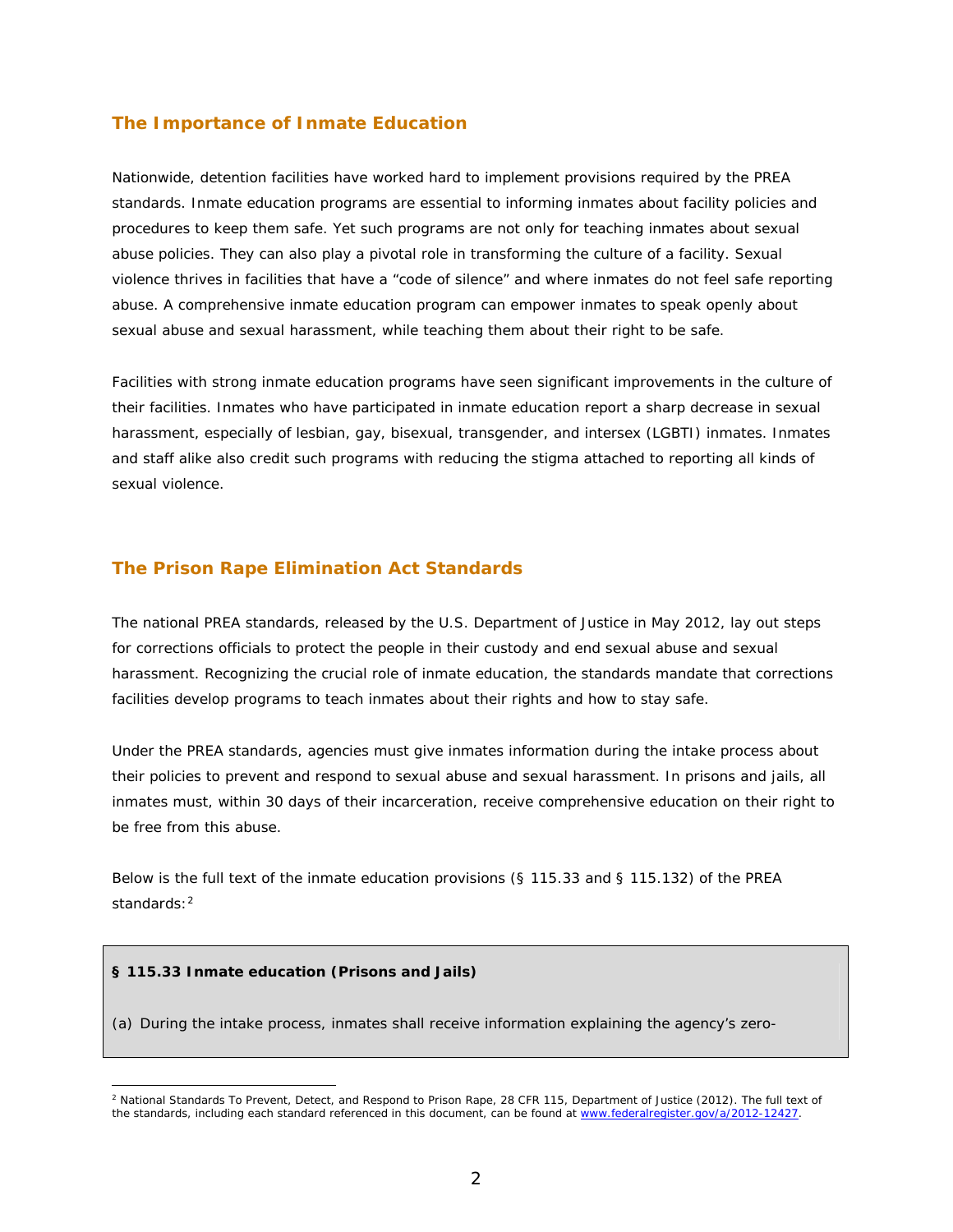tolerance policy regarding sexual abuse and sexual harassment and how to report incidents or suspicions of sexual abuse or sexual harassment.

- (b) Within 30 days of intake, the agency shall provide comprehensive education to inmates either in person or through video regarding their rights to be free from sexual abuse and sexual harassment and to be free from retaliation for reporting such incidents, and regarding agency policies and procedures for responding to such incidents.
- (c) Current inmates who have not received such education shall be educated within one year of the effective date of the PREA standards, and shall receive education upon transfer to a different facility to the extent that the policies and procedures of the inmate's new facility differ from those of the previous facility.
- (d) The agency shall provide inmate education in formats accessible to all inmates, including those who are limited English proficient, deaf, visually impaired, or otherwise disabled, as well as to inmates who have limited reading skills.
- (e) The agency shall maintain documentation of inmate participation in these education sessions.
- (f) In addition to providing such education, the agency shall ensure that key information is continuously and readily available or visible to inmates through posters, inmate handbooks, or other written formats.

# **§ 115.132 Detainee, contractor, and inmate worker notification of the agency's zerotolerance policy (Lockups)**

- (a) During the intake process, employees shall notify all detainees of the agency's zero-tolerance policy regarding sexual abuse and sexual harassment.
- (b) The agency shall ensure that, upon entering the lockup, contractors and any inmates who work in the lockup are informed of the agency's zero-tolerance policy regarding sexual abuse and sexual harassment.

The *PREA: What You Need to Know* video and facilitator's guide are tools to help agencies meet both the intake education and the comprehensive education sessions mandated by the PREA standards.<sup>3</sup> The video and guide were created for adult prisons, local jails, and police lockups. However, juvenile justice facilities and community confinement settings — which are also bound by the PREA standards — may find that the material is a useful template for their own inmate education programs.

<sup>3</sup> *PREA: What You Need to Know* is organized into five sections — Section 1 for the intake education and Sections 1-5 for the comprehensive education. See pages 10-16 for descriptions of each section of the video.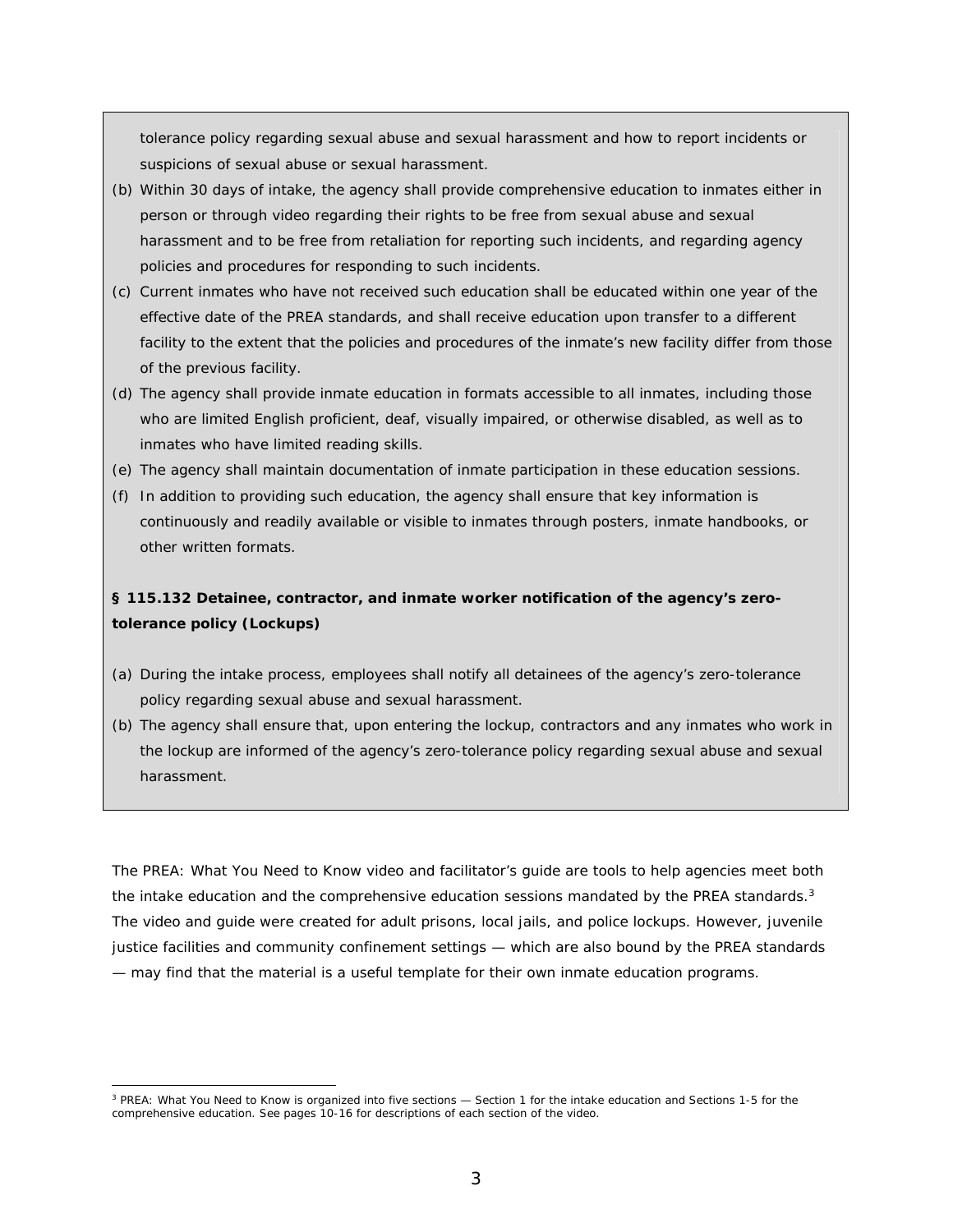The next two parts of this guide address how agencies can use the video during both the intake process (Part 4) and as part of a comprehensive inmate education program (Part 5), as outlined in § 115.33(a)(b) of the standards.

While *PREA: What You Need to Know* can serve as a core part of a facility's inmate education program, the video should be part of a broader, agency-wide effort by facilities to teach inmates about their rights and keep them safe. **Showing the video on its own, without any supplemental information or teaching on the part of staff, is discouraged.** This guide includes tips on developing written handouts and staff presentations that, in conjunction with the video, can make up an effective education program.

# *PREA: What You Need to Know* **can be used for intake education and comprehensive education**

| For Intake Education $\S$ 115.33(a):                       | For Comprehensive Education § 115.33(b):           |
|------------------------------------------------------------|----------------------------------------------------|
| Conduct a screening of the opening portion                 | Conduct a screening of the entire video (Sections  |
| (Section 1: <i>Introduction</i> ) of the video, and follow | 1-5). Pause for discussion after each of the four  |
| the instructions in Part 4 of this guide.                  | sections, and follow the instructions in Part 5 of |
|                                                            | this guide.                                        |
| Video running time: 3 minutes and 14 seconds               | Video running time: 16 minutes                     |

# **Intake Education**

Inmates are at their most vulnerable during the early stages of incarceration. Studies show that a significant percentage of sexual abuse in detention occurs during the victim's first 48 hours in custody.4 New arrivals to jails or lockups may be intoxicated, injured, or ill; they may be worried or confused about what happens next.

Recognizing the risks facing new inmates, the PREA standards state that, during intake, inmates must receive "information explaining the agency's zero-tolerance policy regarding sexual abuse and sexual harassment and how to report incidents or suspicions of sexual abuse or sexual harassment" [§ 115.33(a)].

 4 Bureau of Justice Statistics, "Sexual Victimization Reported By Former State Prisoners, 2008," May 12, 2012.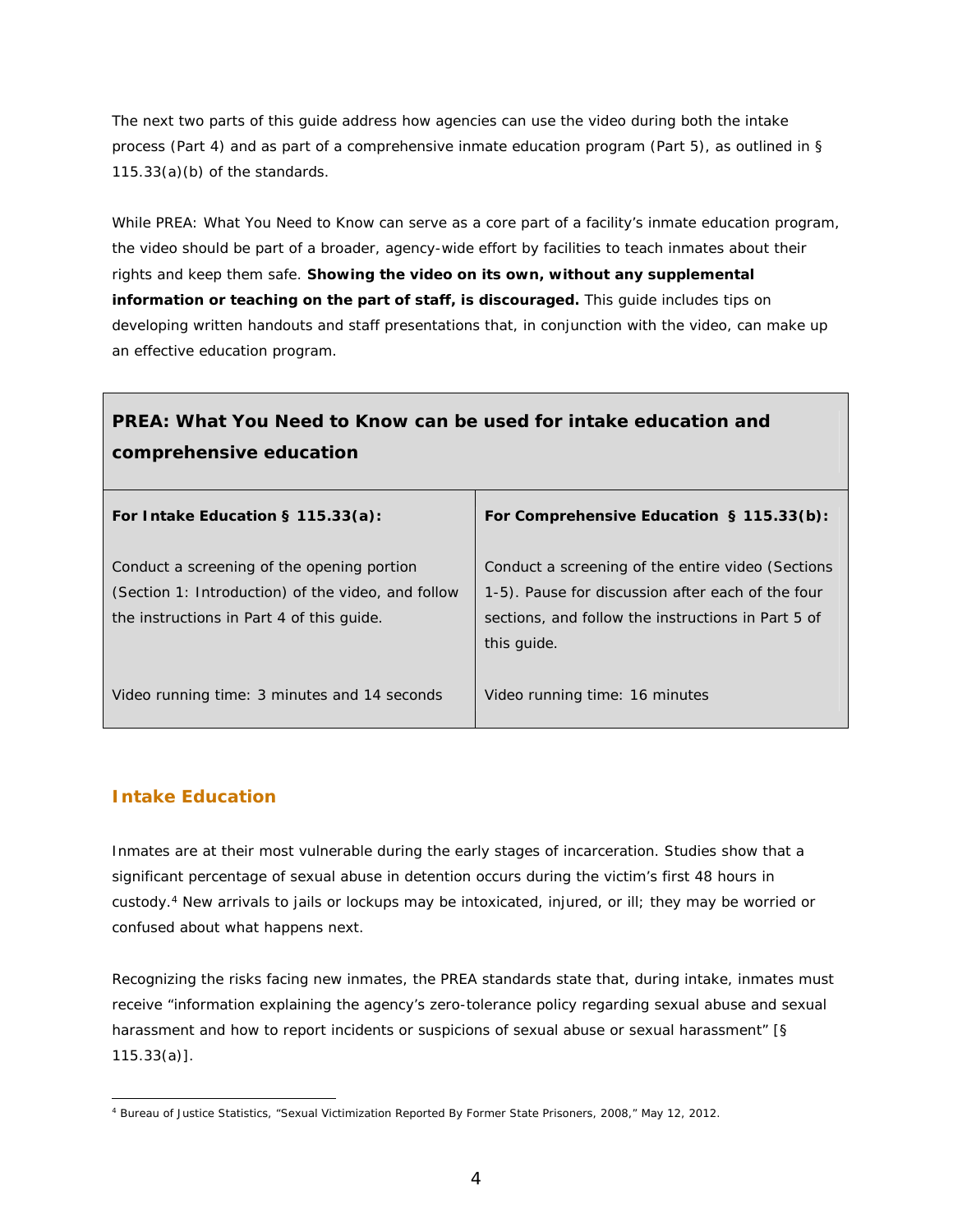The first section of the *PREA: What You Need to Know* video (*Introduction*)5 is designed for prisons, jails, and police lockups to use during the intake process. As illustrated in the table on page 4, this is the only part of the video that relates to the intake education mandated in § 115.33(a) of the PREA standards.

Section 1, which is roughly three minutes in duration, explains the basic requirements of the PREA standards and the meaning of "zero-tolerance," and spells out how inmates can report sexual abuse and sexual harassment and get help. It is recommended that a staff member or volunteer introduce this section, emphasizing the facility's absolute commitment to zero tolerance. Peer educators, who are inmates or detainees qualified to lead trainings, can also serve as facilitators.

The facilitator should take this opportunity to review with inmates the agency's mission and values, the multiple avenues for reporting, and the available services and programs. There should be time for questions following the presentation.

The following is sample text that facilitators can use during the intake education session. Staff should modify the material to fit their facility's policies and procedures.

I am **[insert name; e.g., Officer Jones]**, and I am going to give you some important information about this facility. In a minute, we are going to watch a short video. First, I want you to know that this department's mission is to increase public safety, and part of that mission is making sure that this is a safe facility. We do not tolerate sexual abuse or sexual harassment here — that means any unwanted sexual behavior or any rude or insulting sexual comments of any kind.

Further, staff members and inmates can never engage in any kind of sexual activity with each other. You'll hear some more about that in this short video. Please pay attention and, if you have any questions, you can ask me at the end of the video.

#### **[Play Section 1 of the video. Pause at 3 minutes and 14 seconds.]**

Thank you for paying attention. Remember, if you need to report sexual abuse or sexual harassment, you can tell any **[insert who at the facility can receive a report]**. **[Insert facilityspecific reporting mechanisms: e.g., You can also write to the Inspector General, or call the PREA hotline number listed on facility posters.]** 

<sup>5</sup> The *Introduction* runs from the beginning of the video to the start of Section 2 (*Zero Tolerance*), at the 3:14 mark.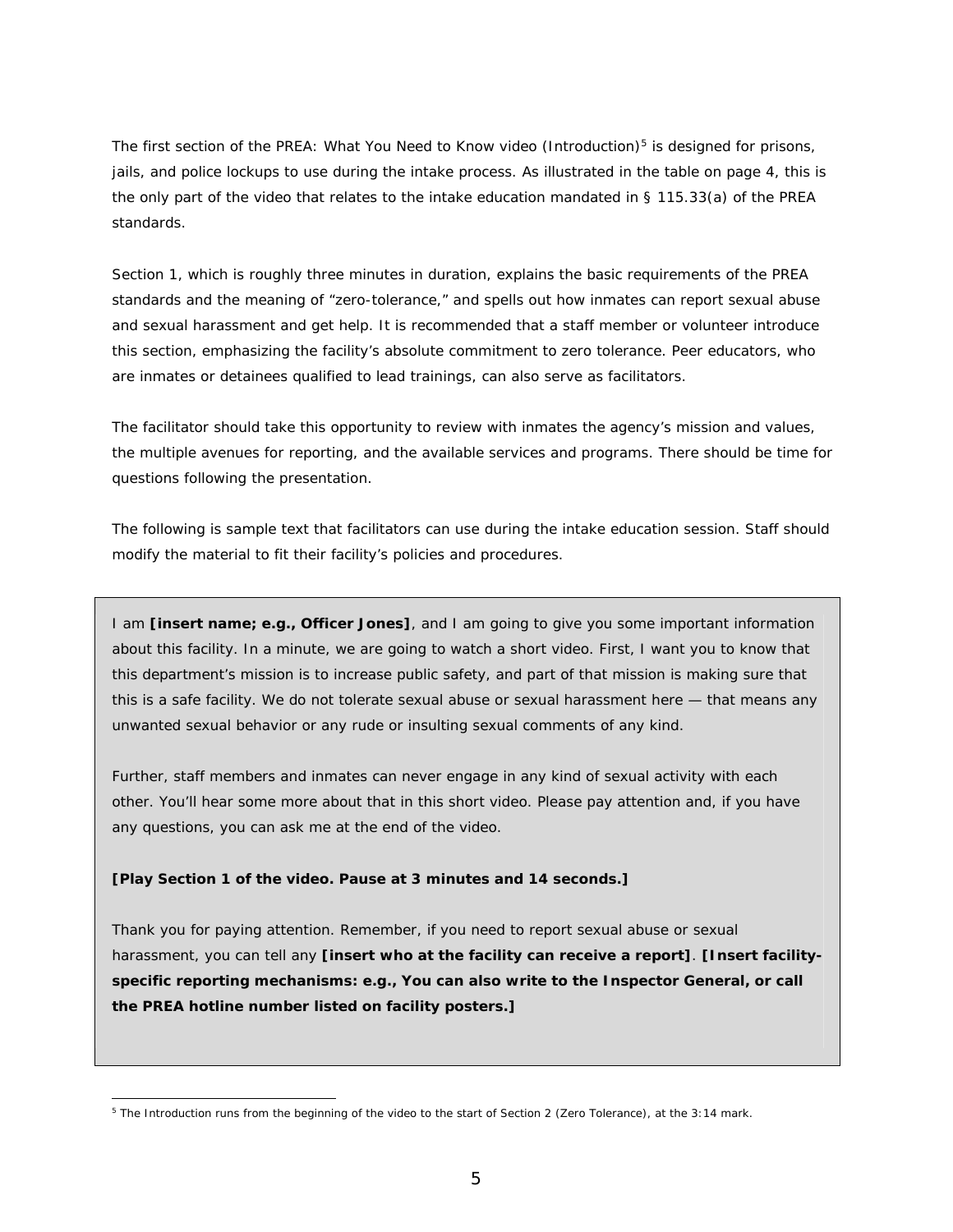If you have ever been sexually abused, you can ask for help. We work with the local rape crisis center, and you can call or write to them directly.\* You don't have to file a report in order to get help from them.

Remember that any **[insert people required to report]** you tell about an incident of sexual abuse or sexual harassment is required to report it. If you are abused or if you see or hear about someone else being sexually abused or sexually harassed, we want to know. We will take the report seriously and will do a thorough investigation. The person who was sexually abused will also be able to get help.

The **[insert type of information provided — e.g., brochure]** I am passing out now has all of this information on it. Please keep it for your reference. This information is also available **[insert locations and/or materials]**.

Does anyone have any questions?

Thank you for your attention. If you have any questions in the future, please **[insert facilityspecific ways to ask follow-up questions or express concerns]**.

*\*If your facility does not have an agreement with the local rape crisis center, make sure to inform inmates of the other ways they can get crisis intervention and advocacy services.* 

After screening Section 1 of the video, staff should provide inmates with information on the policies and procedures that are specific to their facility. Such information can be delivered verbally and/or in writing. A handout or brochure should explain all of the ways that an inmate can get help. Here is sample text for a handout. Agencies will need to customize this text for their facilities.

#### **This facility does not tolerate sexual abuse or sexual harassment of any kind.**

While you are here, you have the right to be safe and treated with respect. You are expected to treat others in the same way.

We take sexual abuse and sexual harassment seriously and will take every action to stop it. Every staff member, both custody and non-custody, is trained to give help if they see or hear about sexual abuse or sexual harassment. All staff members have to report any suspected sexual abuse or sexual harassment.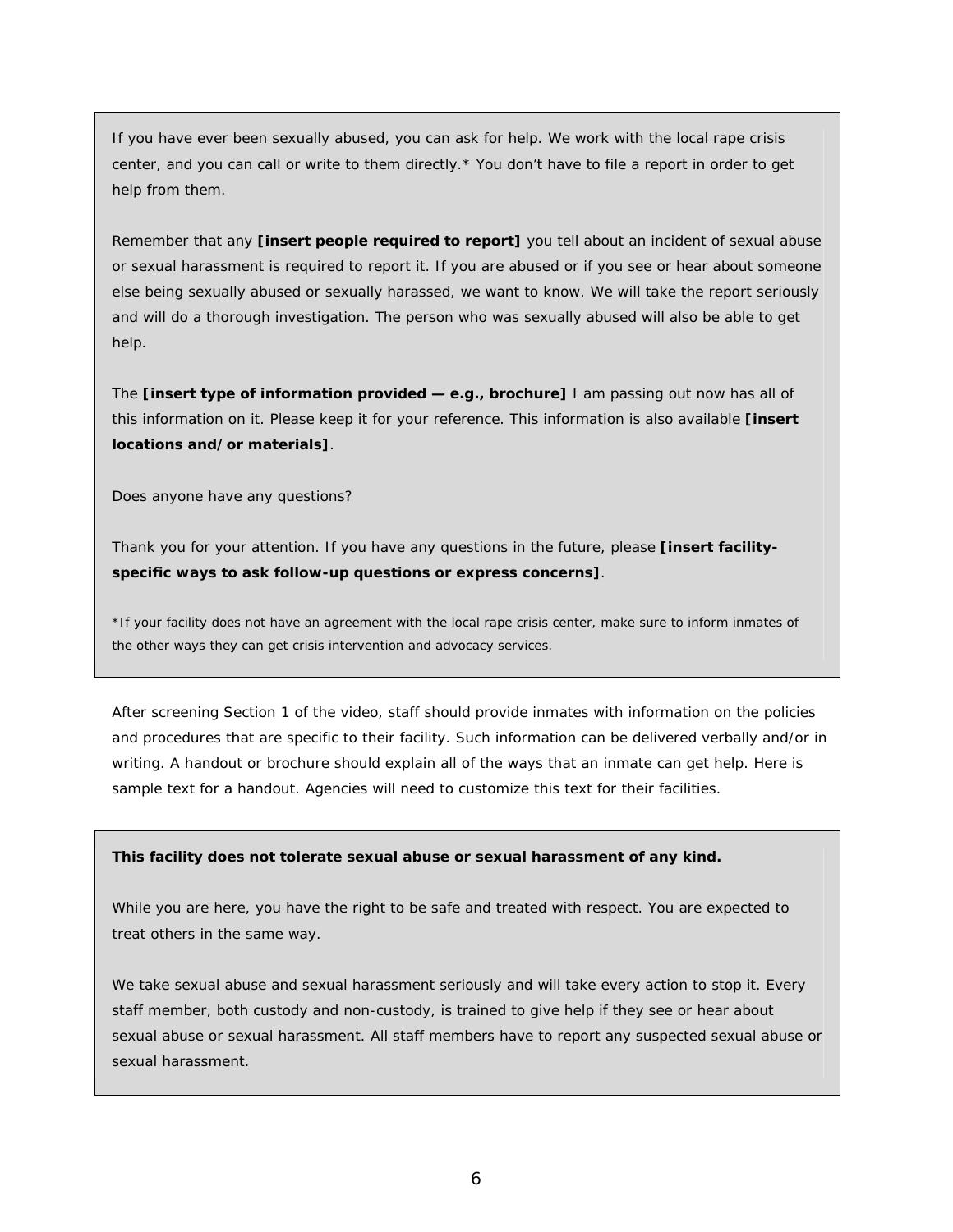If you need to report sexual abuse or sexual harassment that happened to you or that you witnessed, you can:

- 1. Tell any **[insert who can receive a report e.g., staff member, medical and mental health staff, and chaplains]**.
- 2. Call **[XXX-XXX-XXXX]** to make a report to the central office.
- 3. Write a note to any **[insert who they can write to e.g., staff member, Superintendent, or investigators]**.
- 4. File a sick call slip with information about the incident.
- 5. File a written grievance, per **Grievance Procedure [XXXX]**.
- 6. Dial **[XXXX]** on any inmate phone to call the **[insert who is contacted]**.
- 7. Call or write to the **[insert external oversight body]**:

**[Insert phone number and address of external oversight body]**.

You can request to see medical and mental health staff at this facility without naming names or making a full report. All medical and mental health services that you need because of sexual abuse will be free of charge.

If you have been sexually abused or sexually harassed and would like to speak to a rape crisis counselor, whether or not you want to report it, you can call:

#### **[Rape crisis center]** by **[insert how they can be contacted]**\*

**No one deserves to be abused. Sexual abuse and sexual harassment are not a part of your sentence.** 

*\*If your facility does not have an agreement with the local rape crisis center, make sure to inform inmates of the other ways they can get crisis intervention and advocacy services.* 

A facility that chooses to show the intake video without a facilitator should make sure that all inmates receive supporting materials, like the handout in the above text box. The handout should include the name of a staff member who is available to answer any follow-up questions or to discuss any concerns.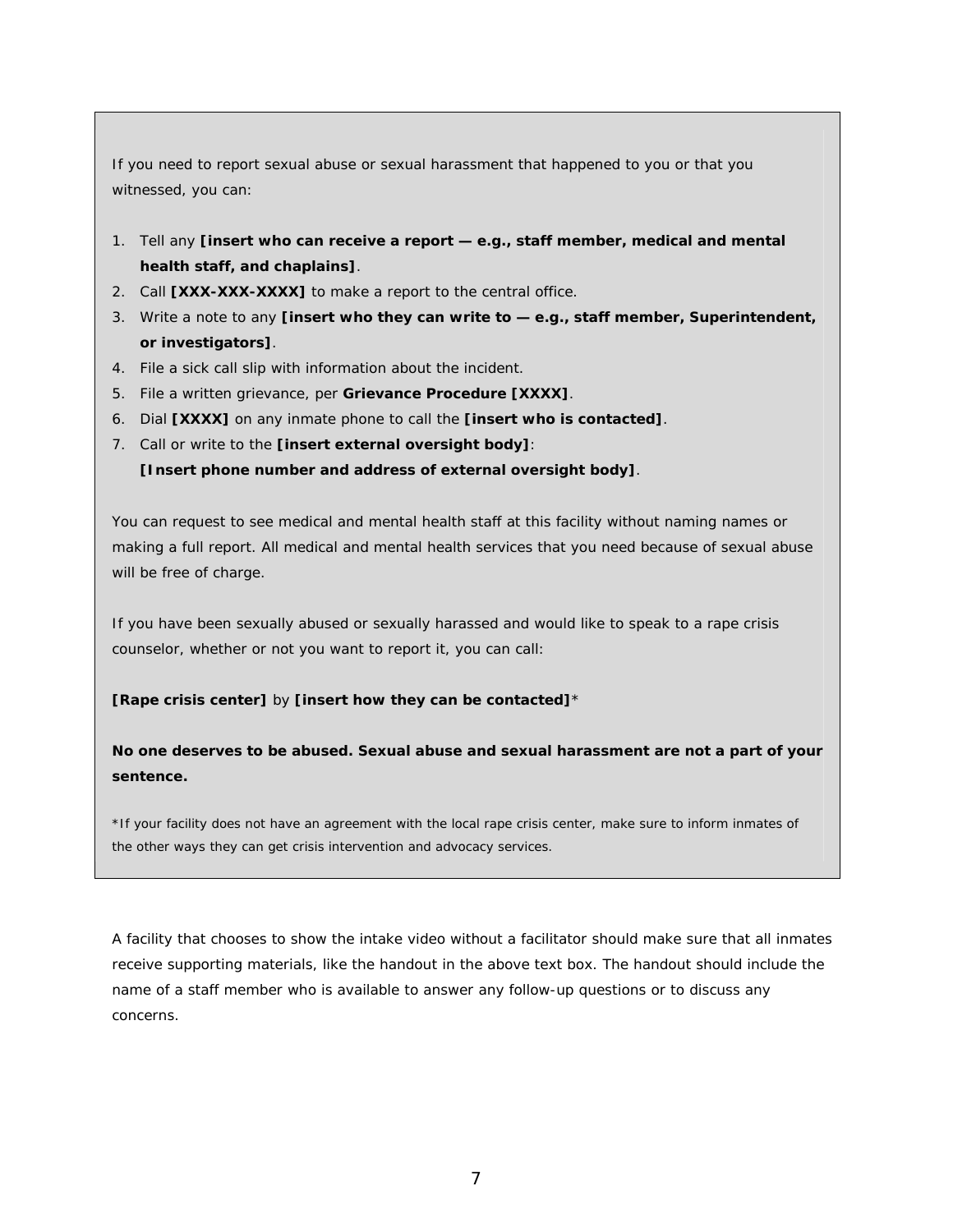# **Comprehensive Education**

The comprehensive education program covers the same basic topics as the intake program information about the inmates' right to be free of sexual abuse and sexual harassment and about a facility's zero-tolerance policies — but it should give more detail on agency policies. The comprehensive program should also aim to build a culture that encourages reporting and respects every person's dignity.

The PREA standards for adult prisons and jails state that the comprehensive inmate education must take place within 30 days of intake and that the program must cover inmates' *"*rights to be free from sexual abuse and sexual harassment and to be free from retaliation for reporting such incidents, and regarding agency policies and procedures for responding to such incidents*"* [§ 115.33(b)].

The provision emphasizes a safe culture because it has been found that many inmates who are victimized face the threat of retaliation if they report incidents. In a recent survey of former state inmates, the Bureau of Justice Statistics asked people who were sexually abused and did not report why they chose to keep quiet. The most commonly cited reasons in their responses were fear of retaliation or punishment, feeling embarrassed, and believing that nothing would happen.<sup>6</sup>



#### **Common Barriers to Reporting Sexual Abuse and Sexual Harassment**

<sup>6</sup>Bureau of Justice Statistics, "Sexual Victimization Reported By Former State Prisoners, 2008," May 12, 2012.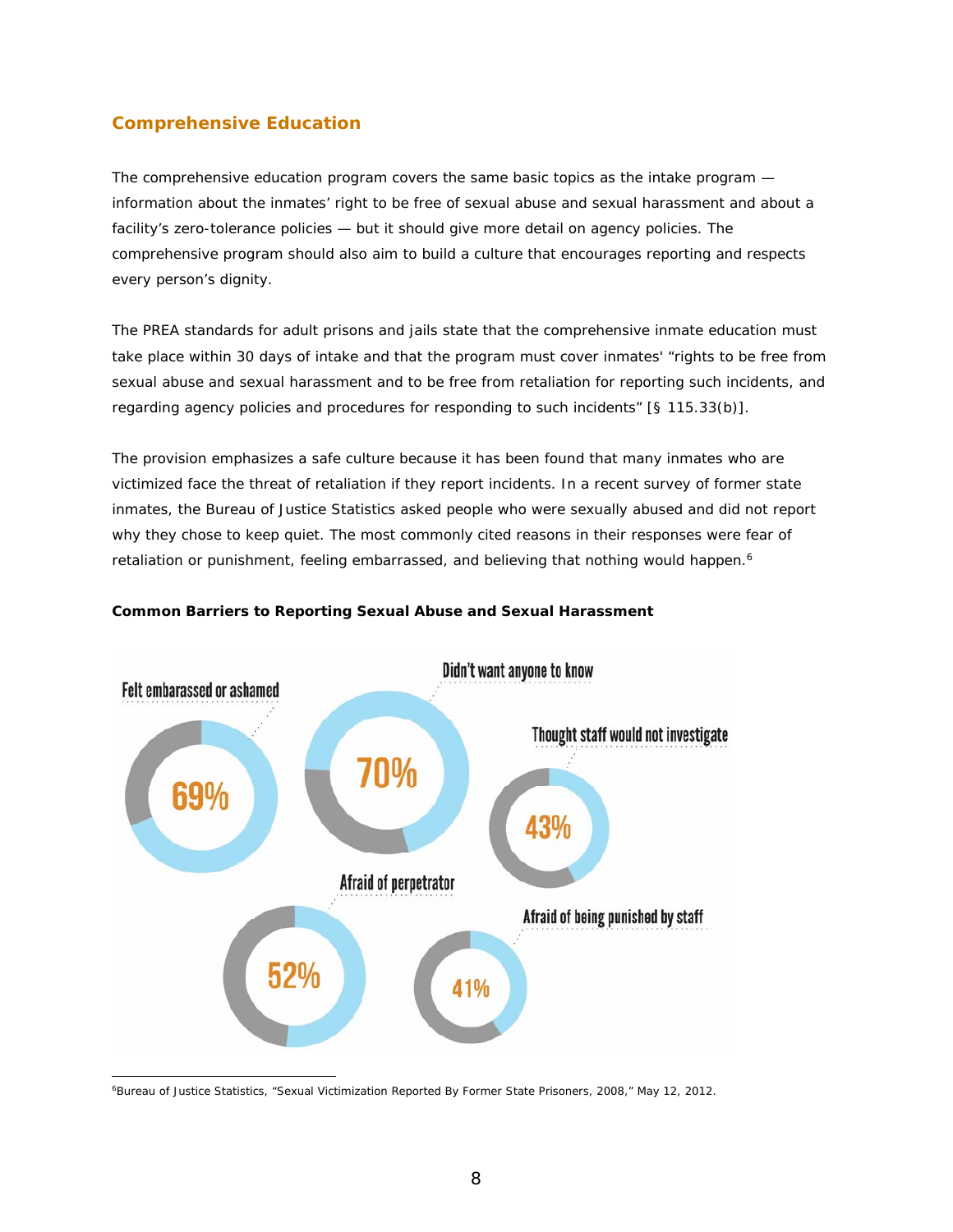If a comprehensive inmate education program is to be effective, it must address these barriers to reporting. To do so, a program should emphasize that staff will investigate every single report; that inmates will not be punished for reports made in good faith; and that both inmates and staff who report sexual abuse and sexual harassment will be protected from retaliation. These key points, along with the fundamental message that no one ever deserves to be sexually abused and that it is never the victim's fault, are essential to building a zero-tolerance culture.

#### **Building a Culture of Zero Tolerance: Five Key Principles**

- 1. Staff will investigate every single report of sexual abuse or harassment (§ 115.71).
- 2. Inmates will not be punished for reports made in good faith (§ 115.78).
- 3. Both inmates and staff who report sexual abuse and sexual harassment will be protected from retaliation (§ 115.67).
- 4. No one ever deserves to be sexually abused or sexually harassed (§ 115.11).
- 5. Sexual abuse is never the victim's fault.

The *PREA: What You Need to Know* video was designed to be the cornerstone of a comprehensive inmate education program. As explained in the table on page 4, *PREA: What You Need to Know* can be used for intake education and comprehensive education. All five sections of the video are appropriate for use in the comprehensive education program, while only Section 1 should be used for the intake education program.

Section 1, *Introduction,* reviews the basic requirements of the PREA standards and provides an overview of the concepts of "zero tolerance" and the right to be free from sexual abuse and harassment. Section 2, *Zero Tolerance*, explains this core concept in greater detail and reiterates the idea that sexual abuse is never part of the penalty. Section 3, *Definitions,* covers the PREA standards definitions of sexual abuse and sexual harassment in detention and the dynamics of this abuse. Section 4, *How to Get Help*, addresses commonsense strategies for staying safe, how to report sexual abuse or sexual harassment, and how to get medical and mental health care and rape crisis counseling. Section 5, *What to Remember,* provides a wrap-up, reviews key points, and sets the stage for the facilitator to give information and answer questions.

**It is strongly recommended that agencies have a facilitator run screenings of the video**. As with any classroom environment, inmates are less likely to engage with — and thus remember — the information in the video without a facilitator present to highlight key points and lead conversations. If it is not possible to provide a facilitator, the agency should develop a plan to distribute key materials, as well as provide contact information for follow-up and questions.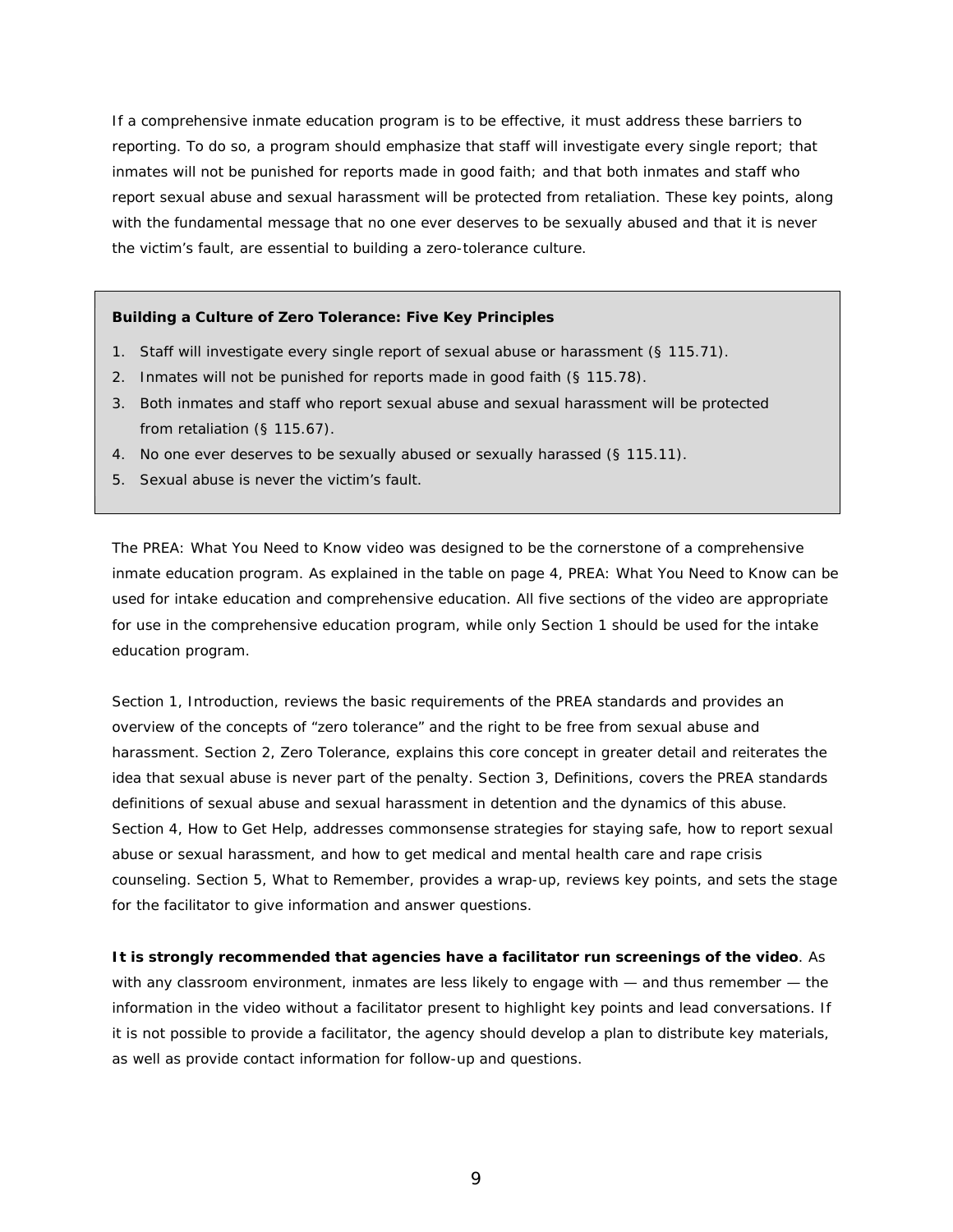The following text summarizes each of the video's five sections and suggests key points that a facilitator can address when conducting a comprehensive education session.

#### **Section 1:** *Introduction*

Section 1 of the video provides an overview of every inmate's right to be free from sexual abuse and harassment. It covers the PREA standards, their agency's commitment to zero tolerance, and how inmates can report sexual abuse and sexual harassment and get help.

After Section 1 is finished, the facilitator should pause the video and reinforce the following key points:

- Sexual abuse is against the law, period. Everyone has the right to be free from sexual violence, and you do not lose this right when you are detained or incarcerated.
- Every time someone reports sexual abuse and sexual harassment, staff at this facility will take steps to protect the victim and any witnesses from retaliation and intimidation.
- Each incident or report of sexual abuse or sexual harassment will be investigated and abusers will be held accountable.
- Inmates who are victims of sexual abuse or sexual harassment can get help, including medical and mental health services and support from a rape crisis center  $-$  at no cost to them.<sup>7</sup>
- Inmates can get help even if they do not report the abuse or name the abuser(s).
- Inmates have a right to be safe while they are here, and the staff are committed to safety.

#### **Section 2:** *Zero Tolerance*

Section 2 of the video explains "zero tolerance" in detail, and it is a theme that comes up again and again in the video. The concept of "zero tolerance" is at the foundation of the PREA standards. Every provision of the standards is rooted in the notion that even one incident of sexual abuse or sexual harassment is too many.

After Section 2 is finished, the facilitator should pause the video and reinforce the following key points:

- The PREA standards require all detention facilities to have a written zero-tolerance policy and that includes this facility.
- "Zero tolerance" means that no sexual abuse or sexual harassment is tolerated, including abuse by inmates and by staff.

 7Facilities that don't have an agreement with their rape crisis center should inform inmates about the other ways to access crisis intervention and advocacy services.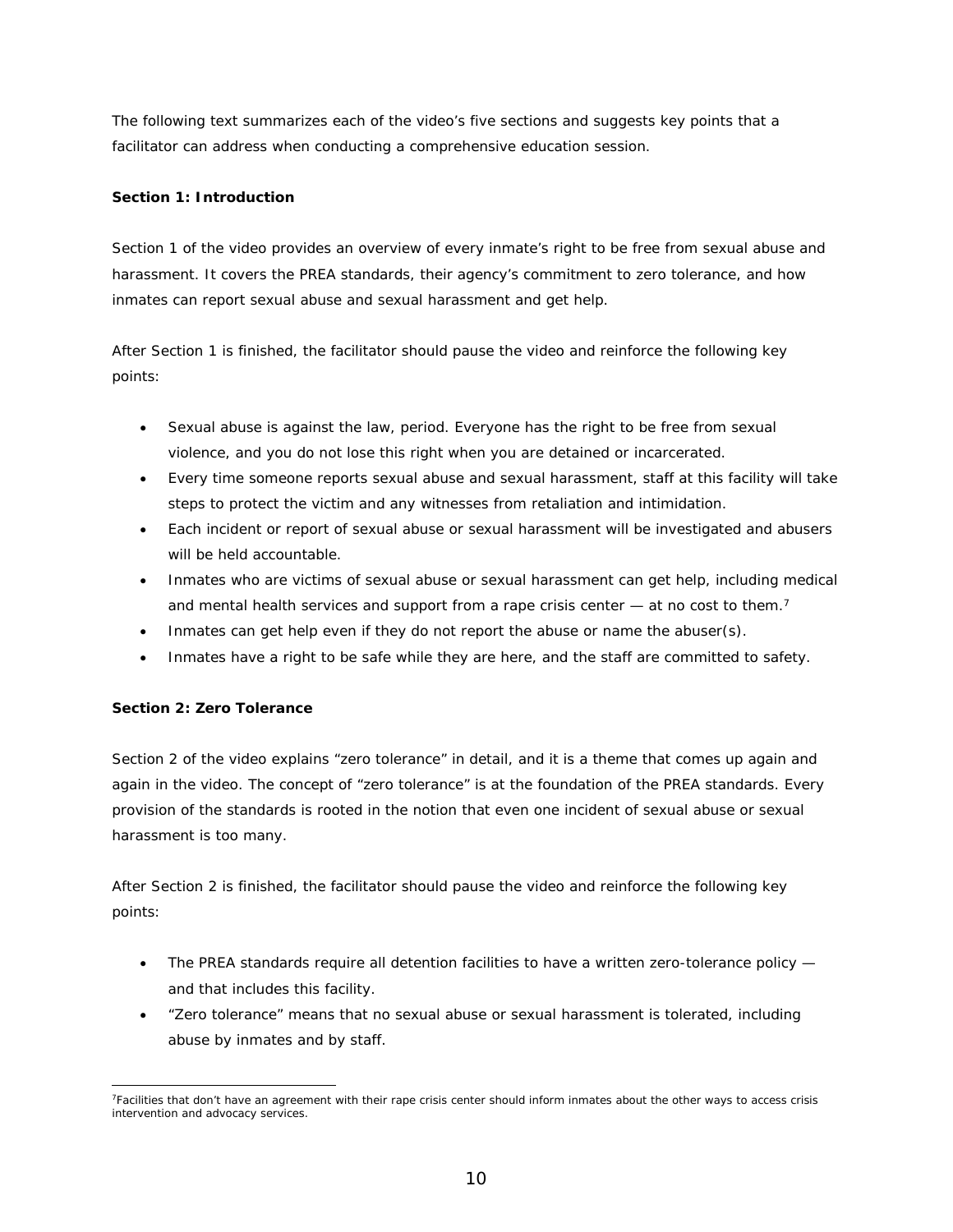- Staff members at this facility are trained to receive reports, to take appropriate action if they witness sexual abuse and sexual harassment, and to respond immediately if they learn of an imminent threat of sexual abuse.
- The PREA standards also state that a victim of sexual abuse and sexual harassment, by staff or by other inmates, must be able to get free medical and mental health services related to the sexual abuse.
- Sexual abuse is not part of the penalty.

The facilitator should also read aloud the agency's zero-tolerance policy, and distribute hard copies of it — either as its own handout or as part of an inmate handbook — with the name and section number of the policy highlighted.

#### **Section 3:** *Definitions*

Section 3 of the video gives the PREA standards definitions of sexual abuse and sexual harassment. It is important that inmates and staff share an understanding of the range of behaviors that constitute sexual abuse. Sadly, many victims minimize their abuse or do not even realize that what is happening to them is abusive. It is also common for victims to be afraid that staff will not consider their ordeal to be abusive. As the video makes clear, sexual abuse includes a range of behaviors, from lewd and degrading language to forced penetration.

After Section 3 is finished, the facilitator should pause the video and reinforce the following key points:

- Sexual abuse is any unwanted sexual contact.
- The PREA standards define sexual abuse of an inmate by another inmate as any unwanted contact between the genitals or between the genitals and mouth, including even the slightest penetration without consent. Intentional touching of a sexual nature is also sexual abuse.<sup>8</sup>
- Sexual abuse by a staff member against an inmate is described as any and all contact between the genitals or between the genitals and mouth, including any penetration, whether the inmate says it was willing or not.

In addition, the facilitator should review the behaviors that are specific to staff sexual abuse and the definition of sexual harassment.

- Staff sexual abuse includes:
	- 1. Display of genitals, buttocks, or breasts in the presence of an inmate.

 <sup>8</sup> See Appendix I for the complete definitions.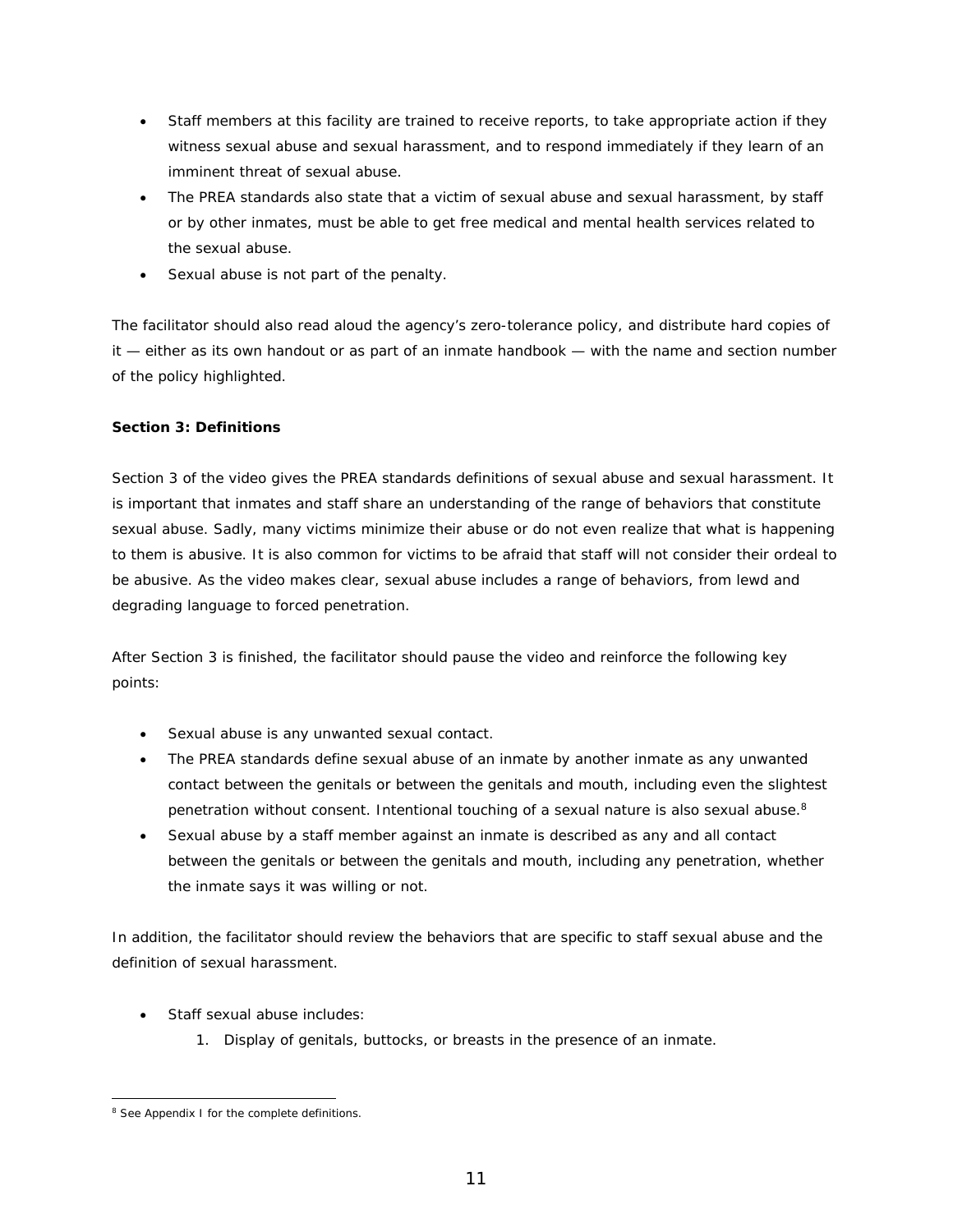- 2. Voyeurism, or peering or leering at an inmate in a state of undress, while using the toilet or shower, or during a medical appointment.
- 3. Contact that is not a part of their job. For example, a staff member performing CPR would not be considered sexual abuse, even if there was mouth-to-mouth contact. A routine cell check where the inmate is undressing is not considered voyeurism.
- 4. Any sexual behavior at all from a staff member is abusive and can be reported.
- Sexual harassment is:
	- 1. Repeated and unwelcome sexual advances, requests for sexual favors, or verbal comments, gestures, or actions of a derogatory or offensive sexual nature by one inmate directed toward another.
	- 2. Repeated verbal comments or gestures of a sexual nature to an inmate by a staff member, contractor, or volunteer, including demeaning references to gender, sexually suggestive or derogatory comments about body or clothing, or obscene language or gestures.
- Sexual harassment also includes making rude or insulting comments about another person because they are, or are perceived to be, LGBTI.
- Sexual abuse or sexual harassment is never the victim's fault.

After raising these points, the facilitator should encourage inmates to ask questions and discuss what they have learned. Each person at the session should fully understand these terms and key points. If the video is being shown without a facilitator present, the agency should find a way both to distribute written materials that cover the following and make sure inmates understand:

- The definitions of sexual abuse and sexual harassment.
- Staff codes of conduct.
- Whom to contact, and how, with further questions or concerns.
- That sexual abuse and sexual harassment are not tolerated and are never the victim's fault.

#### **Section 4***: How to Get Help*

Section 4 of the video informs inmates about how they can report sexual abuse and sexual harassment. Following an incident of sexual abuse, many victims have difficulty making decisions and performing basic tasks. Inmates who have been sexually abused are likely to be confused and afraid about their next steps, and possibly in need of urgent medical care. By providing clear information on how to report safely, facility staff can increase the chances that inmates who are victimized will get the help they need.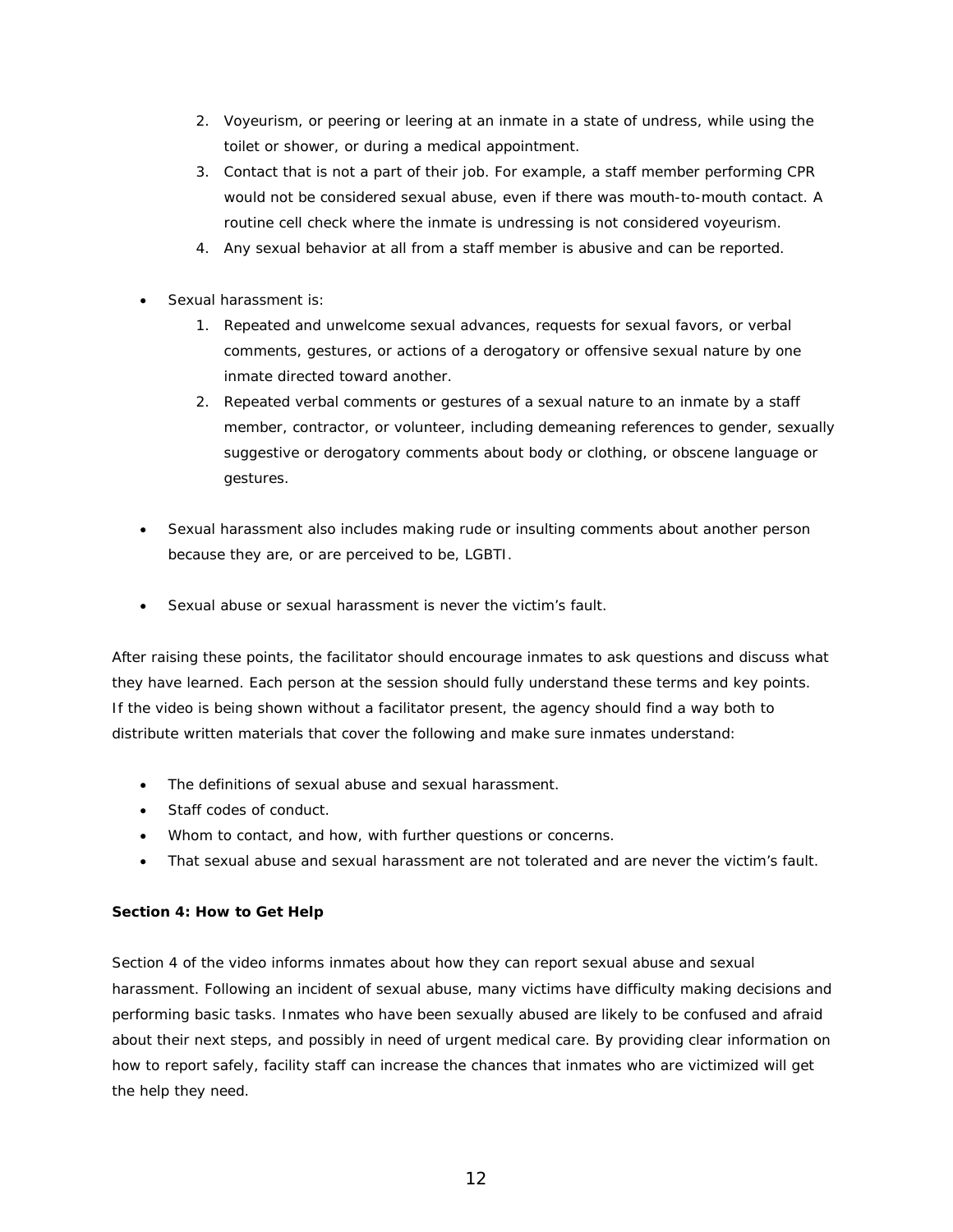After Section 4 is completed, the facilitator should pause the video for a discussion. The following bullets can serve as helpful prompts for a conversation:

- It is expected that everyone will be safe during their stay here. All inmates and staff in this facility are expected to treat each other with respect. However, there are a few red flags, or warning signs, that might indicate that an inmate or a staff member is not trustworthy. What do you think some of the signs are?
	- o Invading others' personal space.
	- o Pushing or trying to convince others to do something they would not ordinarily do.
	- o Using sexual language, making sexual jokes, and making comments about others' bodies.
	- o Providing contraband.
	- o Refusing to listen to others' limits and ignoring boundaries.
	- o Leering or staring.
	- o Making sexual requests or threats.
- Abusers may trick, coerce, or pressure someone through threats of violence. If you tell someone to leave you alone or to back off, and they do not, that is a clear warning sign. It is not, however, always that obvious. Sexual abuse is not always — and more often is not about a violent attack. Gifts or loans can sometimes be used to gain leverage. Gambling can also put you in a position where you owe something you cannot pay. How else might an abusive person try to trick or coerce someone into a dangerous situation?
	- o Offering protection from other inmates.
	- o Pressuring others to join in on rule breaking.
	- o Offering drugs, alcohol, tobacco, or other contraband.
	- o Attempting to induct someone into a gang or some other unapproved group.
	- o Offering unsolicited favors.
	- o Making threats or blackmailing someone.
- If a staff member breaks the rules for you or brings contraband into the facility, that person is not doing you a favor. If they are risking their job and the safety of the other staff, they likely have something else to gain. What other staff behaviors might be red flags?
	- o Bringing drugs, alcohol, tobacco, or cell phones into the facility.
	- o Offering to bend or break the rules.
	- o Staring or leering in ways that are not a part of their job.
	- o Isolating inmates or taking inmates into unauthorized areas.
	- o Always requesting particular inmates for work assignments.
	- o Using sexual language or jokes.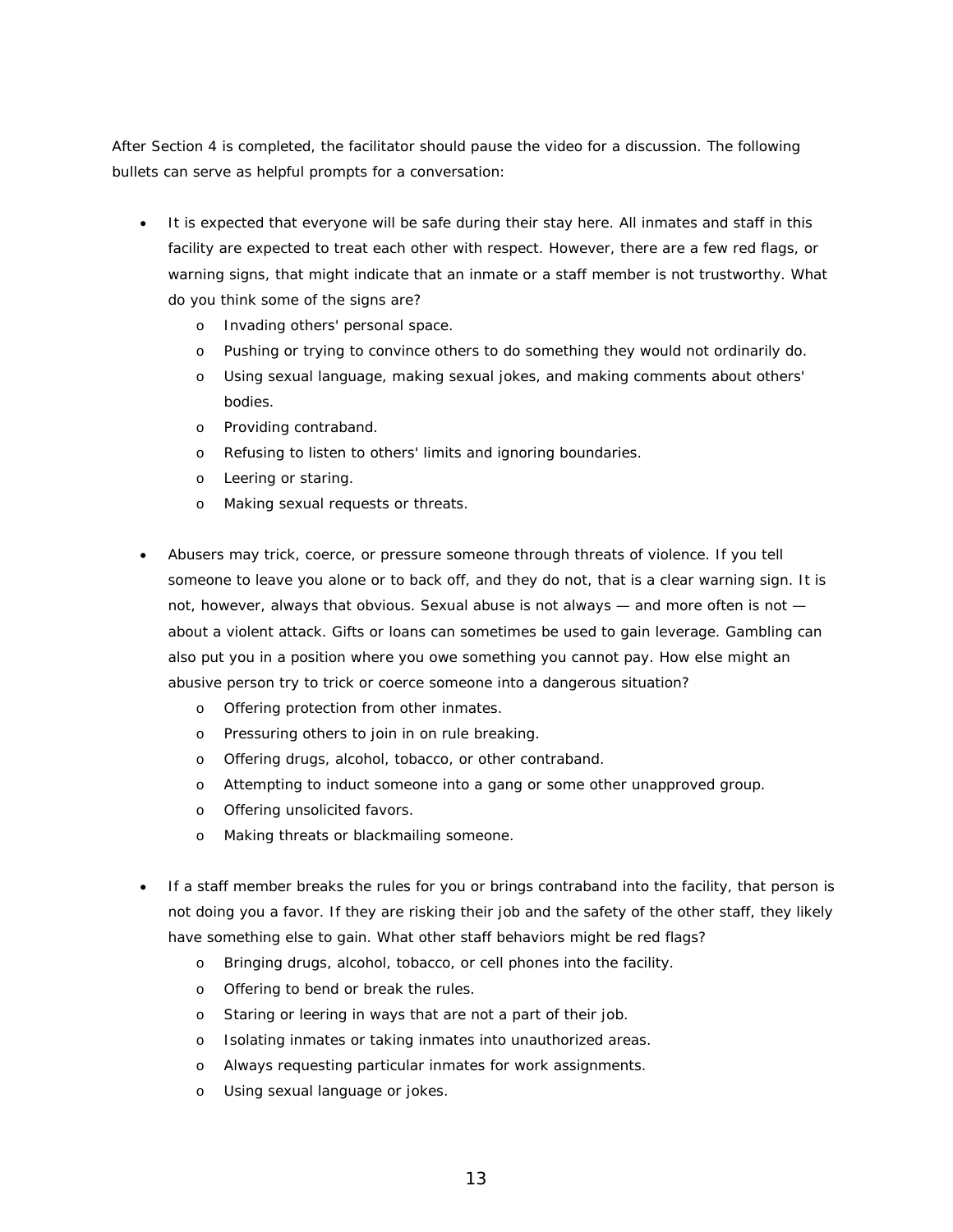o Threatening or pressuring an inmate for sexual favors.

The facilitator should review the concrete steps that inmates can take if they have been sexually abused or threatened with sexual abuse. Below are some key points about reporting that should be raised, with extra space for facilitators to add information that is specific to their facility:

- What happens if you are sexually abused or sexually harassed, or threatened with abuse, and want to report it? We understand that it is not easy to tell. Here are a few points to remember:
	- o This is a zero-tolerance facility, and even one case of sexual abuse or sexual harassment is too many.
	- o This facility takes reports of sexual abuse very seriously.
	- o This facility is committed to keeping you safe from retaliation for reporting sexual abuse.
	- o Sexual abuse is never the victim's fault.
	- o **[Insert facility-specific information.]**
- You have the right to report sexual abuse or sexual harassment privately. There are several ways you can do that here, including:
	- o **[Insert reporting channels specific to your facility]**
	- o
	- o
- After you report sexual abuse or sexual harassment, this facility will take steps to protect you from retaliation. That means we will check with you about being threatened, abused, or further harassed after you make a report. We will take steps to make sure you are safe, including **[review retaliation policies and procedures specific to your facility]**.
- You do not have to report or name the abusers to get help.
- You can also get help from facility medical and mental health staff:
	- 1. You can ask to see medical or mental health staff here by **[describe the process]**. Remember that facility medical and mental health staff have to report abuse that happened in the facility.
	- 2. If you have been sexually abused, you have the right to get free medical and mental health care. If you have a copay, it does not apply to medical and mental health services directly related to sexual abuse.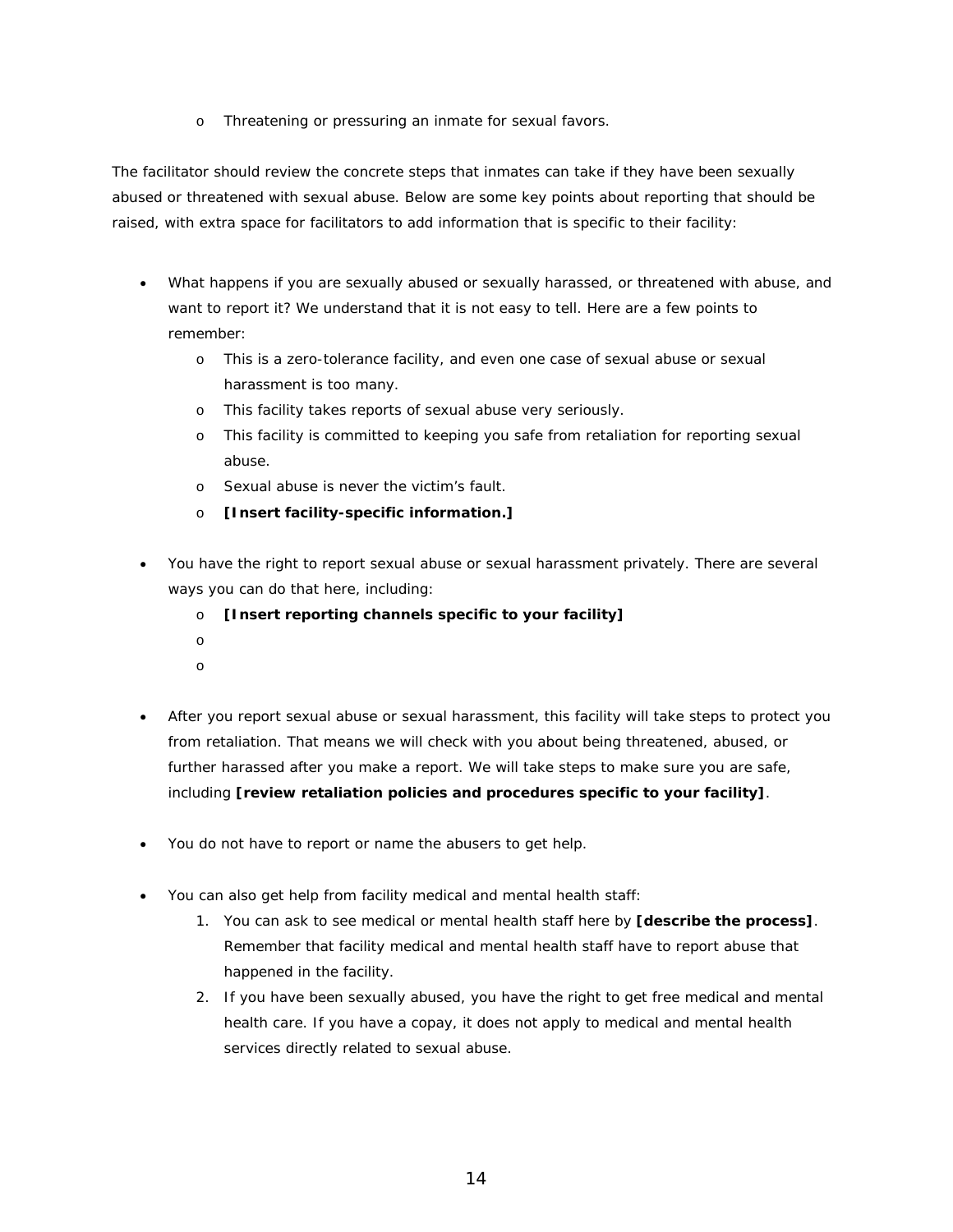- $\bullet$  At this facility you can get support from a rape crisis counselor in the following ways: 9
	- 1. Contact the local rape crisis center by calling **[XXX-XXX-XXXX]** or writing to **[insert address]**. You can contact the center whether you made a report or not, and the center is required to keep your information confidential. **[The facilitator must explain any limits on confidentiality placed on such calls; an agency may, for example, monitor or record outgoing calls or the rape crisis line may be a confidential call.]**
	- 2. This facility has an agreement with the rape crisis center so that, if you do report and you need a medical exam, a counselor from the center can provide crisis counseling and information during the exam. A counselor can also help you through any investigative interviews or meetings. **[Describe any other services, such as inperson counseling or telephone appointments that the rape crisis center has agreed to provide.]**
- Finally, if you report, it is your right to know the outcome of the investigation.

#### **Section 5:** *What to Remember*

The video's final section provides a review of its main points:

- Sexual abuse and sexual harassment are not tolerated.
- Inmates have the right to report privately and safely.
- Help is available from facility staff and community rape crisis counselors.
- Sexual activity between a staff member and an inmate can **never** be consensual and is **always** against the law.
- Above all, inmates have a right to be protected from sexual abuse and sexual harassment.

After the video is completed, facilitators should offer inmates the chance to ask questions and give comments. Facilitators should be sensitive to the fact that some inmates attending the session may themselves be survivors of sexual abuse, and the video may trigger difficult feelings and memories. If possible, facilities should designate a mental health staff member or on-call rape crisis counselor to be available after inmate education classes.

Before the end of the session, facilitators should ensure that every participant has received all handouts or brochures. The facilitator should distribute the materials by hand, rather than leaving them at the front of the room, to reduce the stigma of receiving this information.

 9 Facilities that don't have an agreement with their rape crisis center should inform inmates about the other ways to access crisis intervention and advocacy services.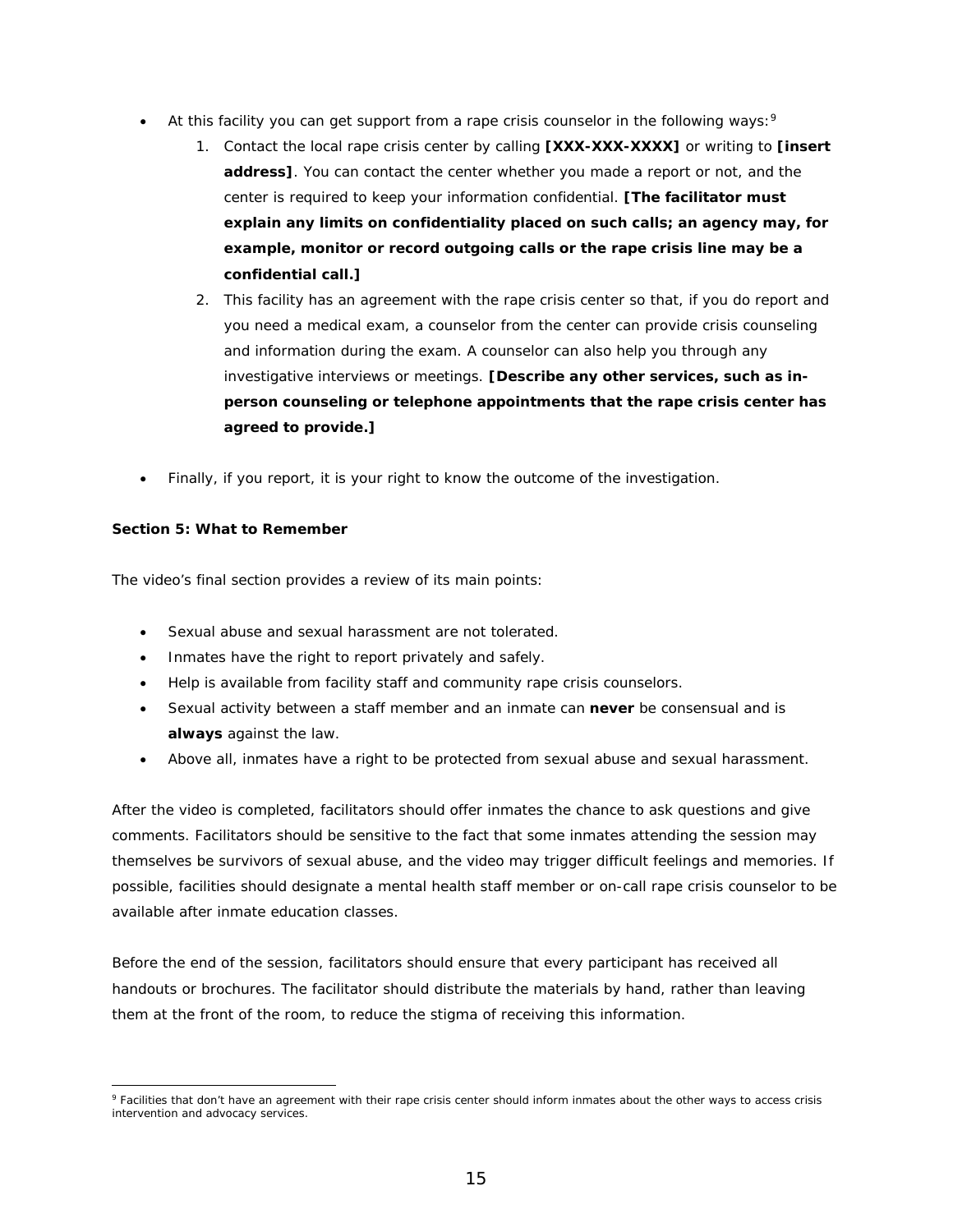### **Documenting Inmate Participation in Education Programs**

The PREA standards require that agencies "maintain documentation of inmate participation in these education sessions" [§ 115.33(e)]. Agencies are encouraged to adopt a simple mechanism for recording inmate participation. For example, it might make sense to ask inmates to confirm attendance at an education session when they sign for their facility or inmate rulebook. One facility offered the sexual abuse educational session during fingerprinting, using a data entry kiosk both to deliver the information and to document participation.

# **Ongoing Inmate Education**

Educating current inmates about sexual abuse and sexual harassment is as important as educating new arrivals. The PREA standards underscore the importance of ongoing inmate education, stating that "current inmates who have not received such education shall be educated within one year of the effective date of the PREA standards" [§ 115.33(c)]*.* Ongoing education is crucial not only because policies often change — it also can serve as a necessary refresher.

#### **Key Principles of Ongoing Inmate Education**

- The video, though designed for new inmates, is an excellent educational resource for current inmates and as a refresher.
- It is crucial to secure "buy-in" from inmates serving long-term sentences.
- Visible reminders, such as handbooks and posters, can help create a culture where reporting sexual abuse is not stigmatized.
- Facilities are encouraged to use new technologies to promote awareness.

Recognizing that practices can vary from one facility to the next, the standards require that inmates receive education upon being transferred to "the extent that the policies and procedures of the inmate's new facility differ from those of the previous facility" [§ 115.33(c)]*.* 

It is important that long-term inmates and those with life sentences participate in and are supportive of inmate education programs. These inmates often occupy an elevated position in the facility hierarchy and typically have a major impact on facility culture. If a long-term inmate feels that a new arrival is receiving new information, he or she may, on principle, try to contradict or oppose it.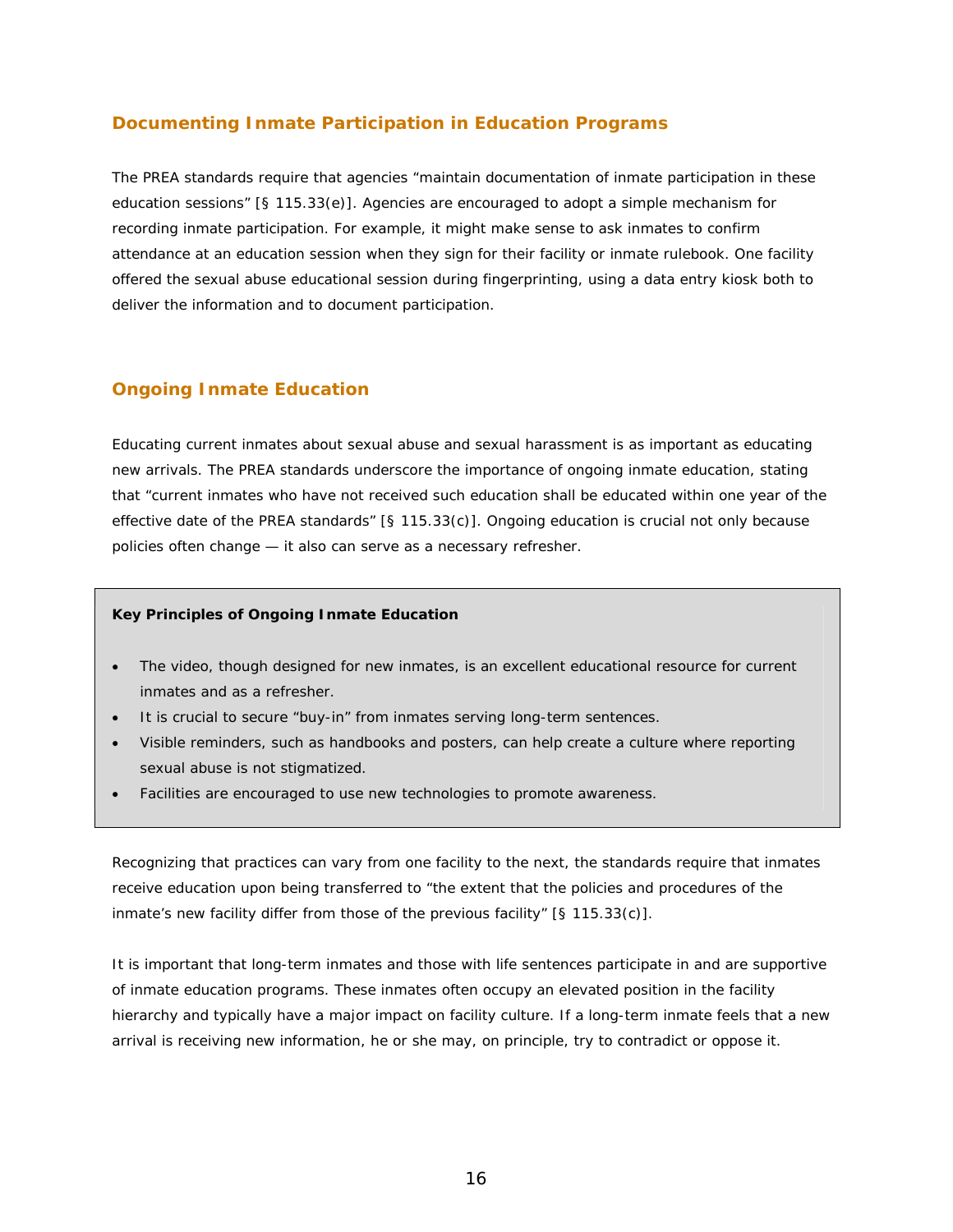This video, supplemented by the materials mentioned in this guide and/or presented by a staff or inmate peer educator, can be used to educate current inmates:

- For inmates who have never received comprehensive PREA inmate education, use the video and facilitator's guide as described for new inmates.
- For long-term inmates, use the video as a refresher to highlight how to report, how to get help, and to identify any changes in policies, procedures, or available programs and services.

An overarching goal of the PREA standards is a robust, consistent zero-tolerance approach to sexual abuse inside all corrections facilities. As such, the standards say that facilities should "ensure that key information is continuously and readily available or visible to inmates through posters, inmate handbooks, or other written formats" [§ 115.33(f)].

Making this information continuously and readily available can help decrease the stigma and silence surrounding sexual abuse and sexual harassment. Having visible reminders for both staff and inmates that sexual abuse and sexual harassment are never tolerated also helps combat the culture that allows this abuse and harassment to thrive. As the PREA standards suggest, written materials like posters and handbooks are excellent ways to present this information.

In addition to written materials, facilities can use new technologies to display information about sexual abuse and sexual harassment. One facility presented its zero-tolerance statement on kiosks for ordering commissary; another recorded a message about sexual abuse prevention to be played on the inmate phone system. These kinds of creative approaches to presenting information about sexual abuse and sexual harassment are strongly encouraged.

# **Accessibility of Information**

The PREA standards state that educational materials must be accessible to all inmates, including "those who are limited English proficient, deaf, visually impaired, or otherwise disabled, as well as to inmates who have limited reading skills" [§ 115.33(d)]*.* The *PREA: What You Need to Know* video was designed to be understood by a wide variety of people. It presents the information in a clear and simple manner and has closed captioning. However, agencies should take additional steps to ensure that every inmate fully understands the information both in the video and in facilitated presentations that follow each section.

Below are recommendations for supporting the education of inmates who have limited English proficiency or are deaf or hard of hearing, visually impaired, or developmentally disabled.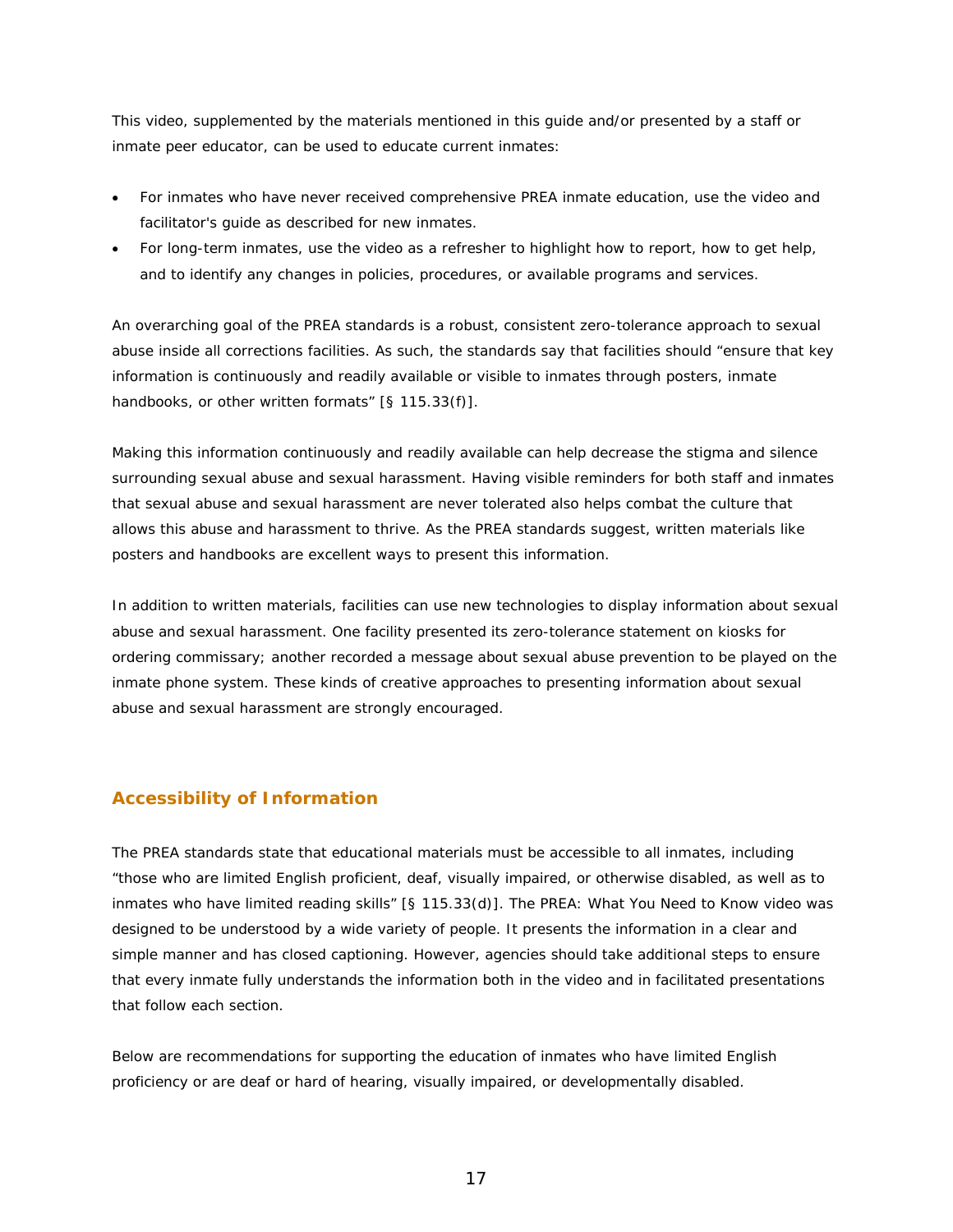To support inmates with **limited English proficiency**, agencies can:

- Make an audio recording of the video in other commonly spoken languages, which inmates will be able to listen to using headphones. The full transcript can be found in Appendix II.
- Translate all written materials into other languages that are commonly spoken and understood by inmates at the facility.
- Ensure that facilitators are aware of available interpretation services.

To support inmates who are **deaf or hard of hearing**, agencies can:

- Provide a copy of the video script or a handout that summarizes its key points. The video does have closed captioning.
- Ensure that facilitators are aware of available sign language services.

To support inmates who are **visually impaired**, agencies can:

- Provide an opportunity for inmates to listen to the video more than once.
- Give supplemental materials in Braille or use other reading services that support the visually impaired.

To support inmates who are **developmentally disabled**, agencies can:

- Provide a handout covering the basic concepts in just a few bullet points, such as:
	- o If a person touches you in a way that you do not like, you can tell a staff member.
	- o If that ever happens, you can call **[XXX-XXX-XXXX]** to talk to someone.

A common problem among inmates — especially in jails and lockups — is untreated mental illness. The best way to reach inmates with a mental illness is through simple and direct communication. In addition, facilitators may find it beneficial to consult with mental health staff on how to provide education to this group of people.

Inmates who are intoxicated likely will not understand the material presented at an intake education session. In these cases, the facility should have the person attend the session after he or she has stabilized.

Facilitators play a key role in ensuring that all inmates understand and can access the information. During sessions, facilitators should check to see that detainees with physical or cognitive impairments are able to follow the video and handouts. If an inmate appears to be struggling to keep up with the material, the facilitator should offer the appropriate support.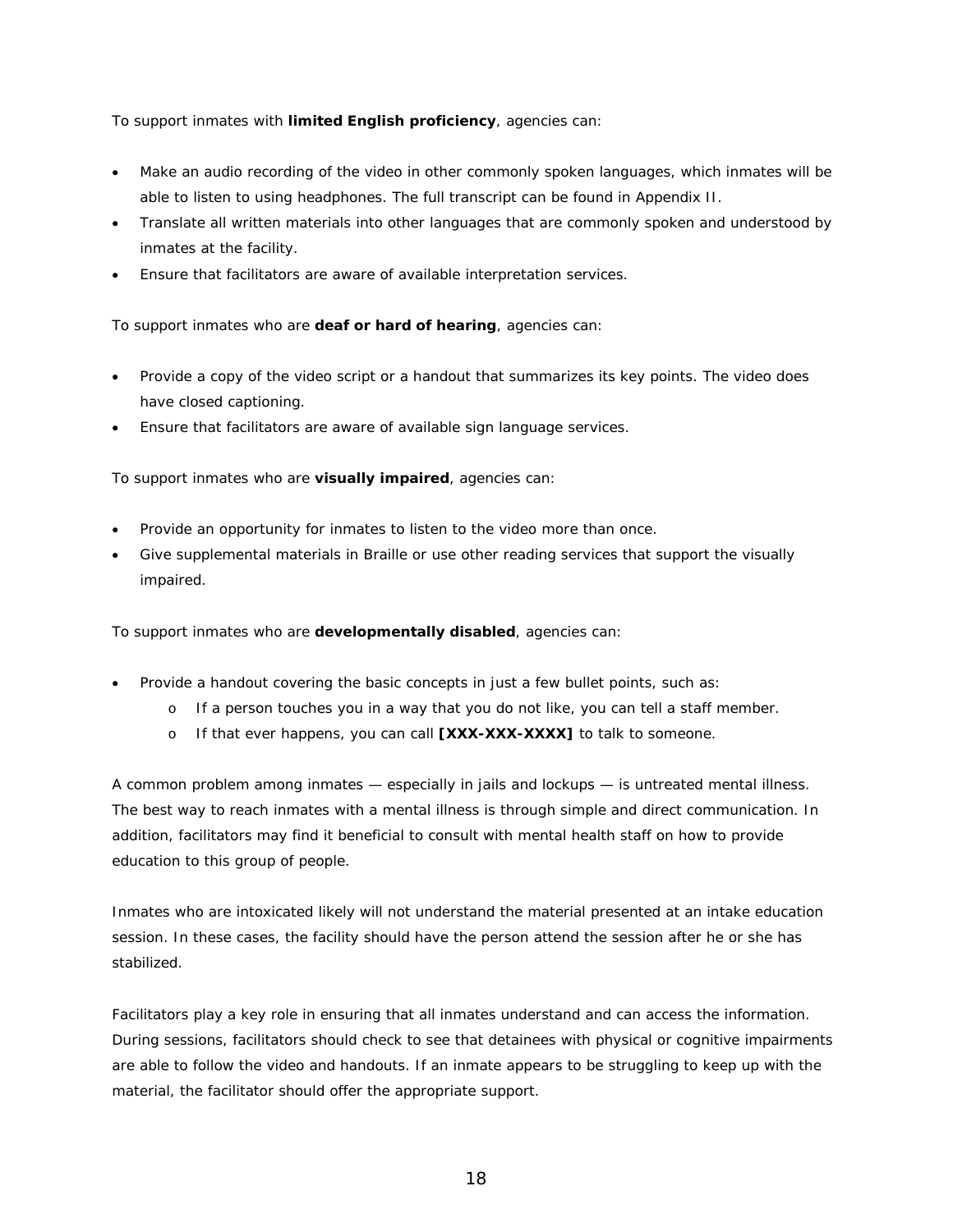#### **For Facilitators: Troubleshooting Challenging Situations**

Sexual abuse and sexual harassment are topics that most people avoid discussing. Facilitators should expect some resistance, challenges from attendees, and even heckling. This is especially likely to happen when the inmate education program is new. Facilitators can use the following strategies to handle such situations:

- Introduce the video by acknowledging that the topic may make people uncomfortable.
- Inform attendees that they have not been singled out; every inmate is receiving the information and every prison and jail across the country is required to provide similar information.
- Reinforce that the video is intended to give inmates important information to keep the facility safe.
- Address any side conversations or inappropriate comments immediately.
- Remain calm. Be firm and consistent address each disruption with a clear statement.
- If one attendee is disruptive despite being redirected, have them leave. Make a plan for them to receive the information and/or view the video at a different time.
- Keep an eye on inmates who seem nervous or uncomfortable they may be the ones who need the information the most. Remind the group about the ways they can get more information after the class.

# **Additional Options for Customizing Your Video Inmate Education Program**

As emphasized throughout this guide, the video should be presented by carefully selected and trained staff or inmate peer educators, who can provide facility-specific information and answer questions in person. (For more information about training and selecting staff facilitators and inmate peer educators, see the resources available at www.prearesourcecenter.org.) Furthermore, this guide contains suggestions for developing educational materials and tools — such as handouts and discussion guides — that complement the video and that are specific to their institutions.

The *PREA: What You Need to Know* video can also be customized by editing the video. After each "prompt for pause" in the video, facilities with the technological capacity to do so can add footage that describes their own policies and procedures, reporting mechanisms, and ways to get help. Another video option is to create scrolling text and insert narration after each pause.

There are a number of factors that facilities should keep in mind when developing educational materials. These include the gender and average age of inmates and the number of inmates with a disability or mental illness. The facilitator and/or staff member in charge of developing the sessions should use this information to tailor the discussion questions found in this guide.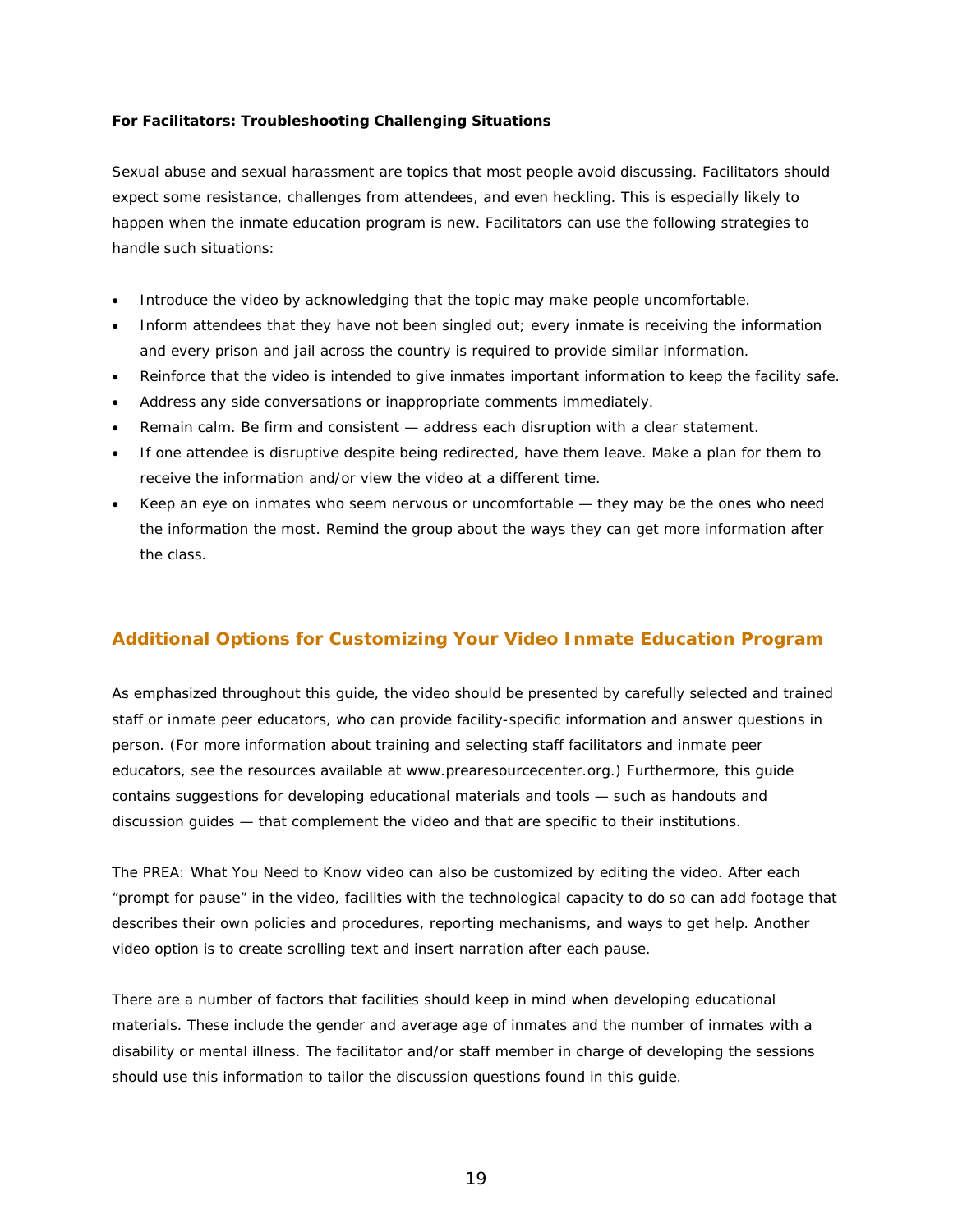It is essential that all handouts and staff presentations cover information that is facility-specific. Inmates must be informed of sexual abuse and sexual harassment policies at their current prison, jail, or lockup. Facility policies should be at least as stringent as the PREA standards. For example, the standards define sexual harassment as "repeated advances or comments" (§ 115.6), but many facilities assert that one advance or incident of lewd language by a staff member constitutes sexual harassment. The extent to which a facility's policies mirror the PREA standards does not change its responsibility to share them with all of its detainees.

### **Conclusion and Additional Resources**

The *PREA: What You Need to Know* video was created to help corrections agencies educate their inmates and keep them safe. Inmate education is a key part of the national PREA standards, and it should be a priority for all corrections agencies. Although this may seem like a big task, it is not one that agencies have to undertake alone. There are many resources that can support facilities as they create an effective inmate education program and build a culture of zero tolerance. Listed below are some online resources and organizations that can provide help.

#### **Websites**

Just Detention International: www.justdetention.org National PREA Resource Center: www.prearesourcecenter.org

#### **Webinars**

- Just Detention International (JDI) and the National PREA Resource Center (PRC), "New Inmate Education Video: Introducing a Tool for PREA Implementation," January 2014, http://www.prearesourcecenter.org/training-and-technical-assistance/webinars/1874/new-inmateeducation-video-introducing-a-tool-for-pr
- JDI and PRC, "Detainee/Resident Education in Police Lockups & Community Confinement," July 2013, http://www.prearesourcecenter.org/training-and-technicalassistance/webinars/1529/detaineeresident-education-in-police-lockups-communi
- JDI and PRC, "What Kids Need to Know: PREA and Resident Education in Youth Facilities," June 2013, http://www.prearesourcecenter.org/training-and-technical-assistance/webinars/1525/whatkids-need-to-know-prea-and-resident-education-i
- JDI and PRC, "Laying the Groundwork: PREA and Inmate Education in Jails, Part I," May 2013, http://www.prearesourcecenter.org/training-and-technical-assistance/webinars/1521/laying-thegroundwork-prea-and-inmate-education-in-j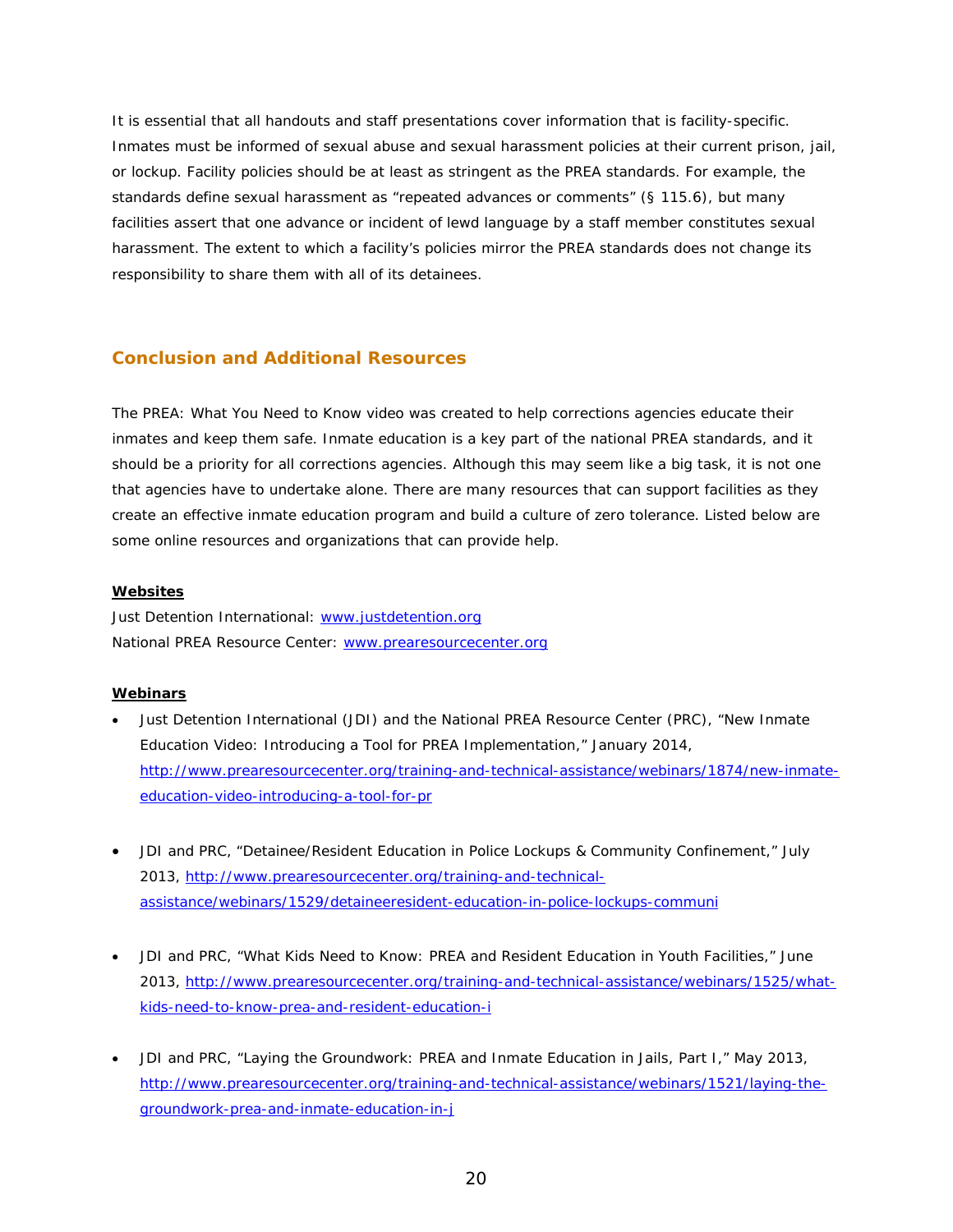- JDI and PRC, "Crafting Your Program: PREA and Inmate Education in Jails, Part II," May 2013, http://www.prearesourcecenter.org/training-and-technical-assistance/webinars/1523/craftingyour-program-prea-and-inmate-education-in-j
- JDI and PRC, "Laying the Groundwork: PREA and Inmate Education in Prisons, Part 1," November 2012, http://www.prearesourcecenter.org/training-and-technicalassistance/webinars/1111/laying-the-groundwork-prea-and-inmate-education-in-p
- JDI and PRC, "Crafting Your Program: PREA and Inmate Education in Prisons, Part II," January 2013, http://www.prearesourcecenter.org/training-and-technicalassistance/webinars/1159/crafting-your-program-prea-and-inmate-education-in-p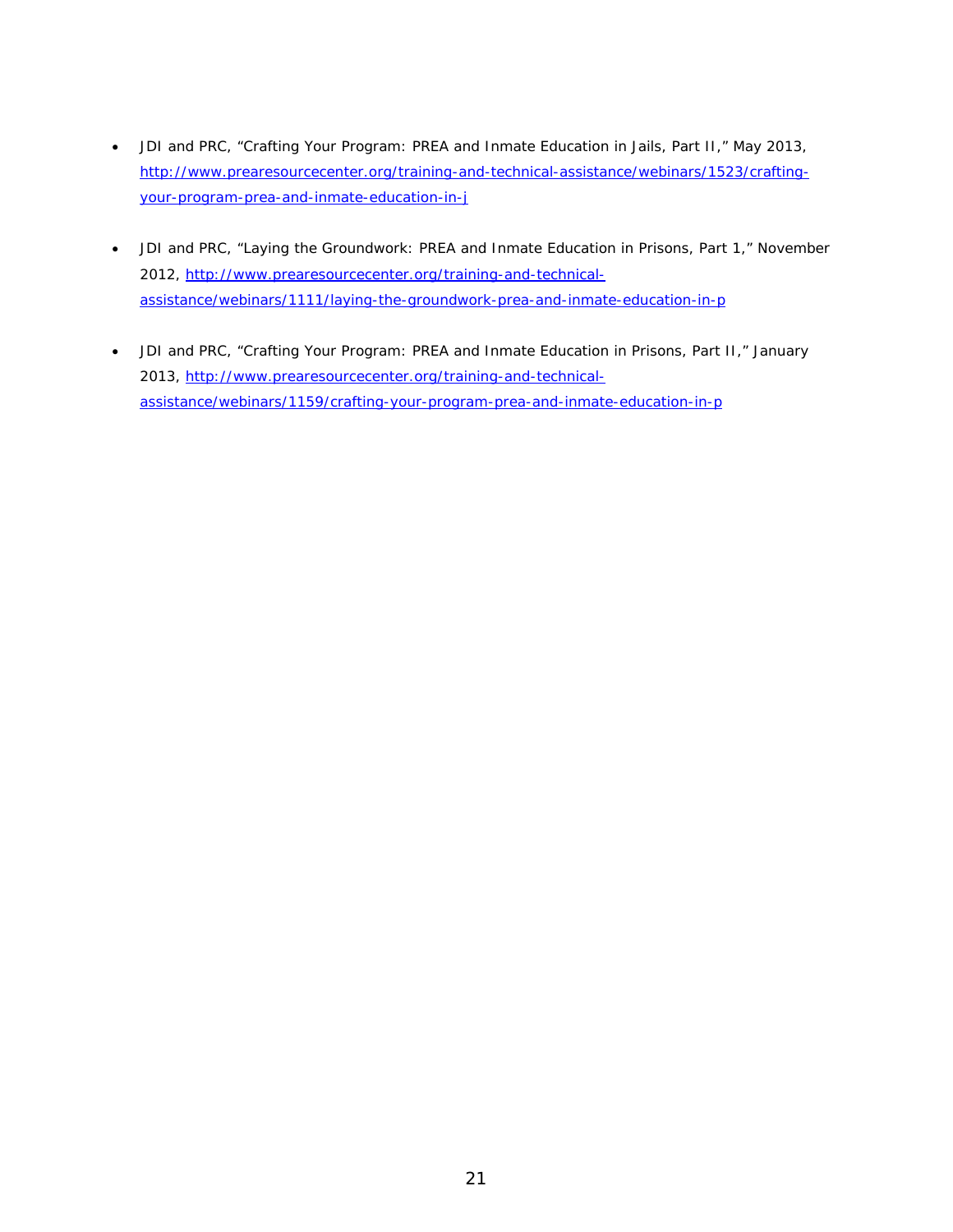#### **Appendix I: Key Definitions**

Below is a list of key terms and their definitions from the Prison Rape Elimination Act (PREA) standards. The PREA standards can be accessed online, at https://www.federalregister.gov/articles/2012/06/20/2012-12427/national-standards-to-preventdetect-and-respond-to-prison-rape

*Sexual abuse* includes—

(1) Sexual abuse of an inmate, detainee, or resident by another inmate, detainee, or resident; and (2) Sexual abuse of an inmate, detainee, or resident by a staff member, contractor, or volunteer.

Sexual abuse of an inmate, detainee, or resident by another inmate, detainee, or resident includes any of the following acts, if the victim does not consent, is coerced into such act by overt or implied threats of violence, or is unable to consent or refuse:

(1) Contact between the penis and the vulva or the penis and the anus, including penetration, however slight;

(2) Contact between the mouth and the penis, vulva, or anus;

(3) Penetration of the anal or genital opening of another person, however slight, by a hand, finger, object, or other instrument; and

(4) Any other intentional touching, either directly or through the clothing, of the genitalia, anus, groin, breast, inner thigh, or the buttocks of another person, excluding contact incidental to a physical altercation.

*Sexual abuse of an inmate, detainee, or resident by a staff member, contractor, or volunteer i*ncludes any of the following acts, with or without consent of the inmate, detainee, or resident:

(1) Contact between the penis and the vulva or the penis and the anus, including penetration, however slight;

(2) Contact between the mouth and the penis, vulva, or anus;

(3) Contact between the mouth and any body part where the staff member, contractor, or volunteer has the intent to abuse, arouse, or gratify sexual desire;

(4) Penetration of the anal or genital opening, however slight, by a hand, finger, object, or other instrument, that is unrelated to official duties or where the staff member, contractor, or volunteer has the intent to abuse, arouse, or gratify sexual desire;

(5) Any other intentional contact, either directly or through the clothing, of or with the genitalia, anus, groin, breast, inner thigh, or the buttocks, that is unrelated to official duties or where the staff member, contractor, or volunteer has the intent to abuse, arouse, or gratify sexual desire;

(6) Any attempt, threat, or request by a staff member, contractor, or volunteer to engage in the activities described in paragraphs (1) through (5) of this definition;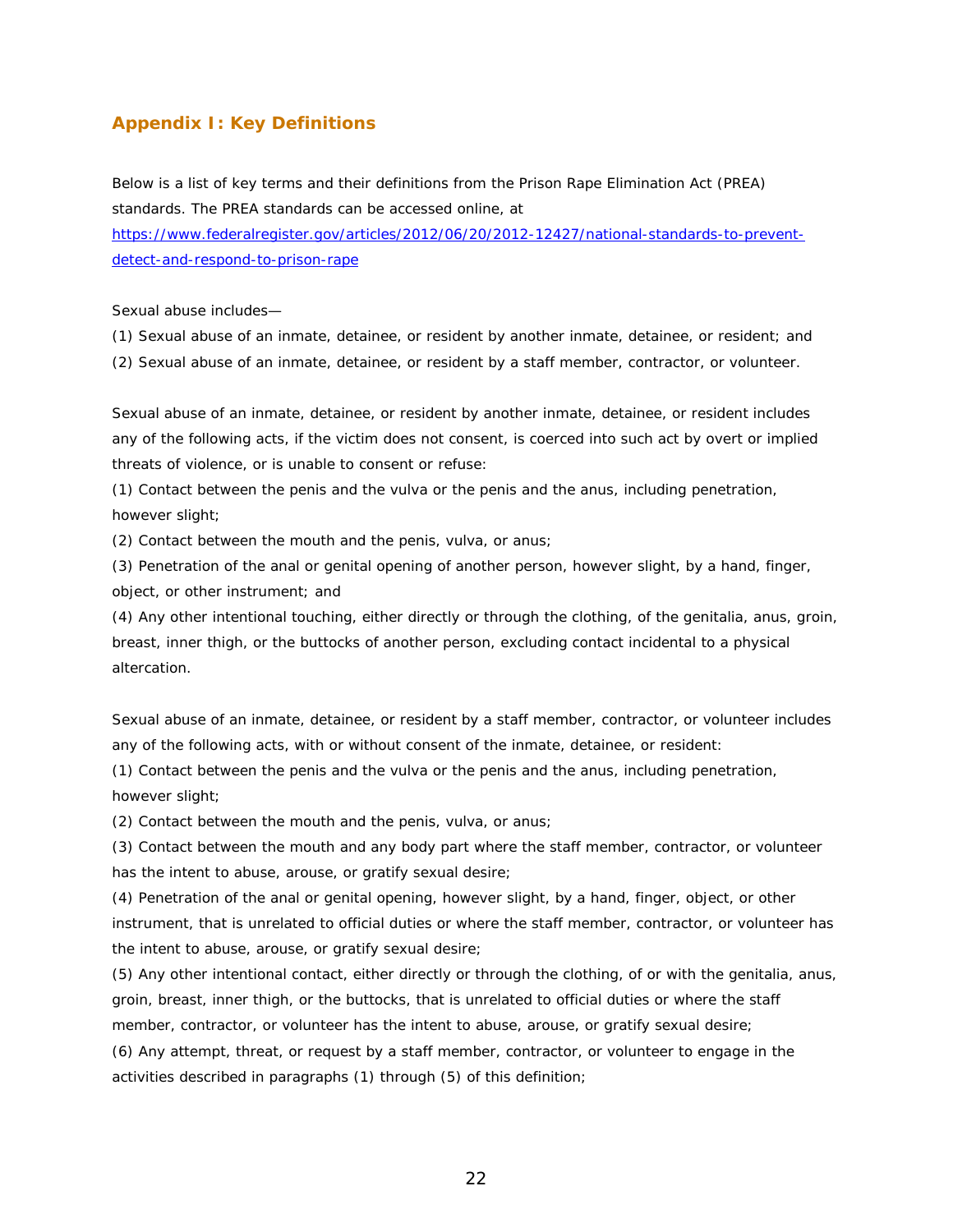(7) Any display by a staff member, contractor, or volunteer of his or her uncovered genitalia, buttocks, or breast in the presence of an inmate, detainee, or resident, and (8) Voyeurism by a staff member, contractor, or volunteer.

#### *Sexual harassment* includes—

(1) Repeated and unwelcome sexual advances, requests for sexual favors, or verbal comments, gestures, or actions of a derogatory or offensive sexual nature by one inmate, detainee, or resident directed toward another; and

(2) Repeated verbal comments or gestures of a sexual nature to an inmate, detainee, or resident by a staff member, contractor, or volunteer, including demeaning references to gender, sexually suggestive or derogatory comments about body or clothing, or obscene language or gestures.

*Voyeurism by a staff member, contractor, or volunteer* means an invasion of privacy of an inmate, detainee, or resident by staff for reasons unrelated to official duties, such as peering at an inmate who is using a toilet in his or her cell to perform bodily functions; requiring an inmate to expose his or her buttocks, genitals, or breasts; or taking images of all or part of an inmate's naked body or of an inmate performing bodily functions.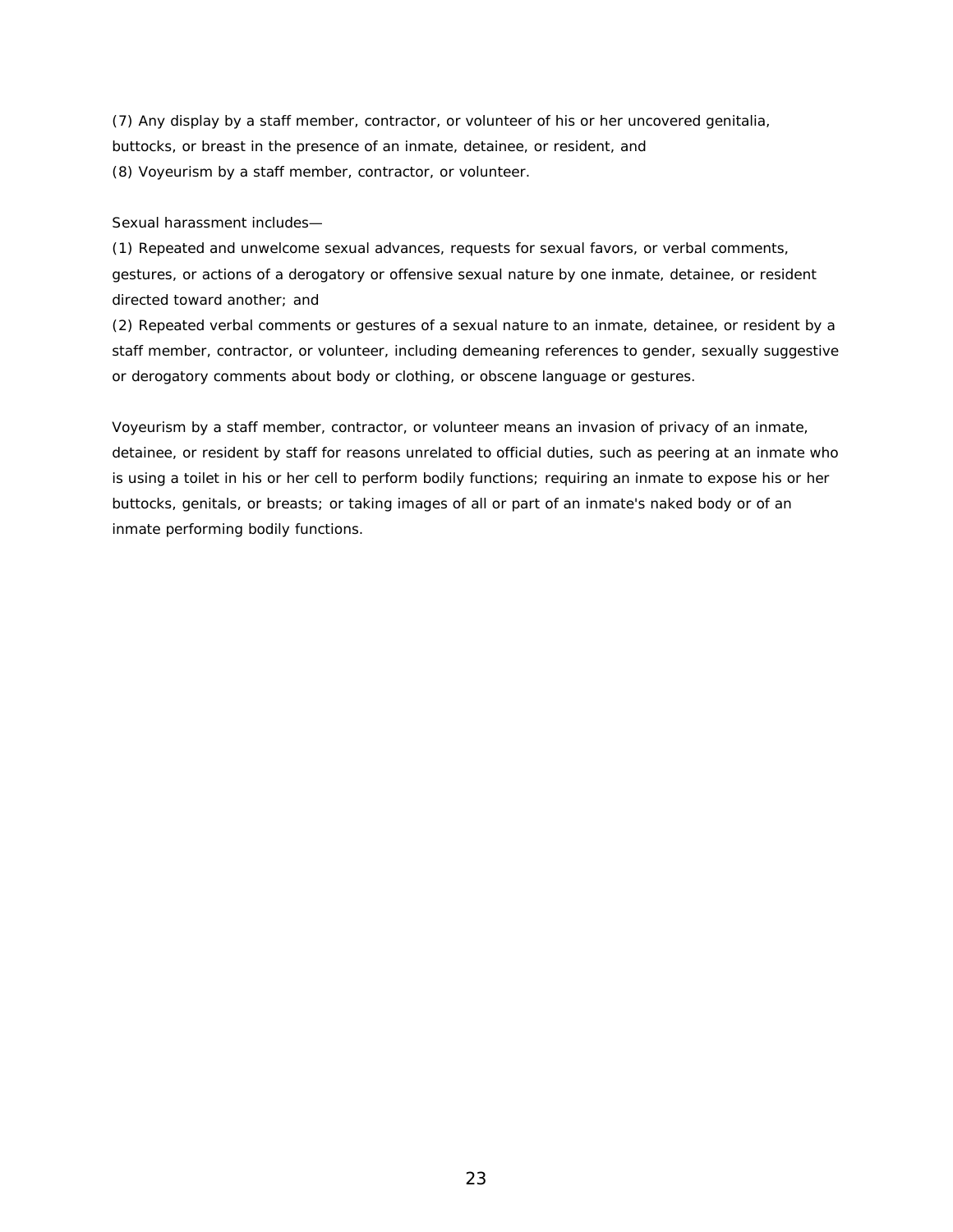# **Appendix II: Video Transcript**

Below is the full video transcript for *PREA: What You Need to Know*.

#### **JOE (JUST DETENTION INTERNATIONAL):**

SO, MY NAME IS JOE. I AM ONE OF HUNDREDS OF THOUSANDS OF PEOPLE WHO ARE SEXUALLY ABUSED EVERY YEAR IN DETENTION CENTERS WITHIN OUR COUNTRY.

IN 2008, I WAS SENT TO PRISON. I WAS NOT EXPECTING TO GET RAPED.

I THOUGHT I KNEW HOW TO PROTECT MYSELF.

[ DOOR CLOSES ]

I WAS WRONG.

I NEVER EXPECTED TO BE RAPED. NO ONE DOES. THE RAPES WERE COMPLETELY DESTROYING, EMOTIONALLY, PHYSICALLY, IN EVERY WAY.

I DID REPORT IT. I KNOW THAT NOT EVERYONE FEELS SAFE ENOUGH TO REPORT IT. BUT AFTER MULTIPLE CRIES FOR HELP, I WAS FINALLY GIVEN THE HELP THAT I NEEDED.

I WAS ONE OF THE LUCKY ONES.

I'M HERE TO TELL YOU THAT SEXUAL ABUSE CAN HAPPEN TO ANYONE, BUT IT DOESN'T HAVE TO. THIS VIDEO WILL GO OVER INFORMATION THAT CAN AND WILL HELP YOU STAY SAFE AND HOW TO GET THE HELP IF YOU REALLY NEED IT.

I KNOW THIS IS A DIFFICULT AND AWKWARD THING TO TALK ABOUT, BUT WHAT YOU'RE ABOUT TO HEAR IS IMPORTANT INFORMATION ABOUT YOUR RIGHTS.

SO PLEASE PAY VERY CLOSE ATTENTION.

# **CAPTAIN JOHN JOHNSON (MIAMI-DADE CORRECTIONS AND REHABILITATION DEPARTMENT):**

HELLO. I'M CAPTAIN JOHN JOHNSON WITH THE MIAMI-DADE COUNTY CORRECTIONS AND REHABILITATION DEPARTMENT. AND I'M PLEASED TO BE PART OF THIS PROJECT BY THE PREA RESOURCE CENTER.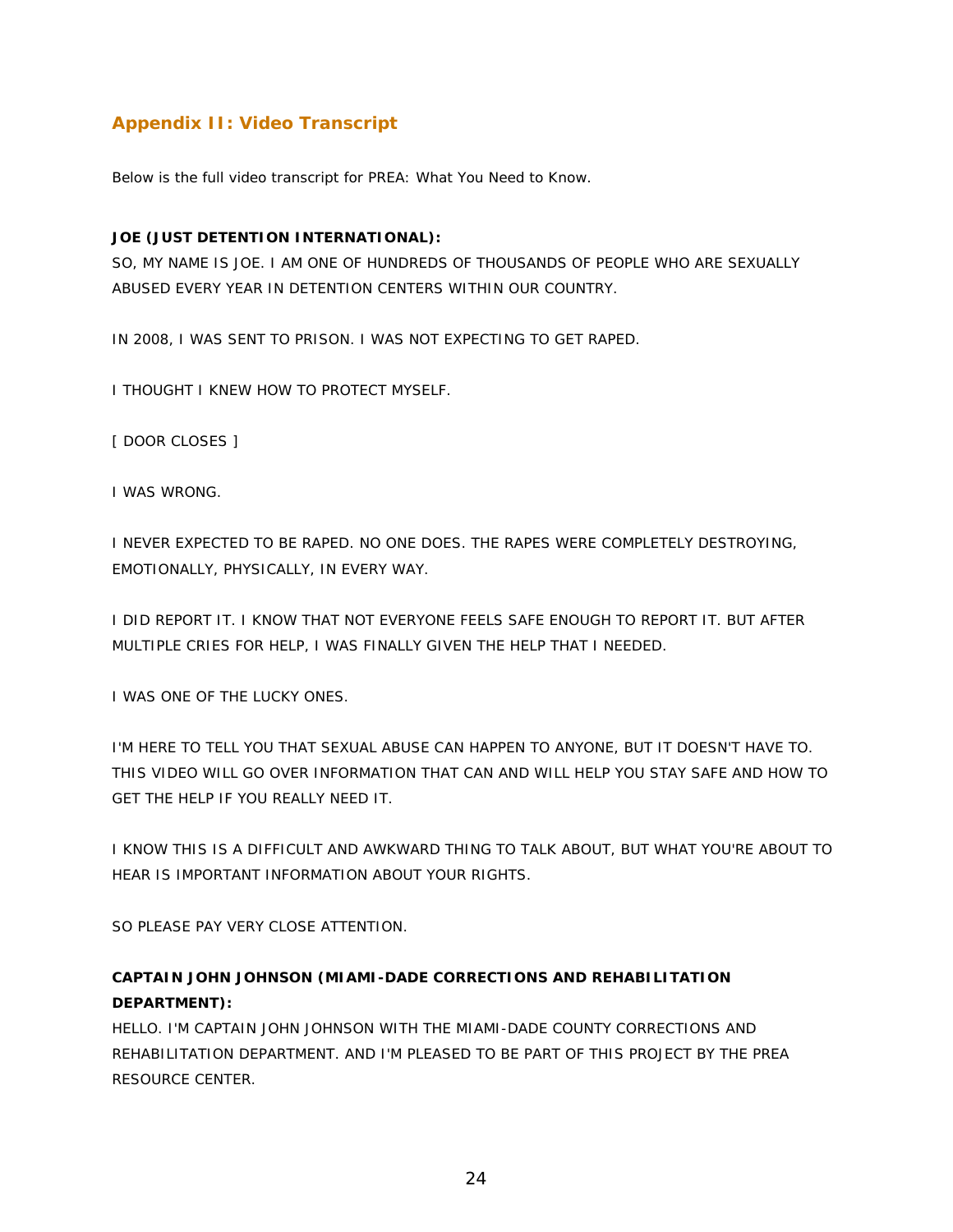#### **BOA SMITH (JUST DETENTION INTERNATIONAL):**

AND I'M BOA SMITH, A STAFF MEMBER AT JUST DETENTION INTERNATIONAL AND A FORMER INMATE AND PREA PEER EDUCATOR.

IN THIS VIDEO, CAPTAIN JOHNSON AND I ARE GOING TO TALK ABOUT YOUR SAFETY AND YOUR RIGHT TO BE FREE FROM SEXUAL ABUSE. THIS IS THE LAW, AND IT'S COMMON SENSE, TOO.

SEXUAL ABUSE IS ILLEGAL ANYWHERE, AND IT APPLIES TO INCARCERATED PEOPLE, AS WELL.

THE PRISON RAPE ELIMINATION ACT OF 2003, OR PREA, CALLED FOR NATIONAL STANDARDS TO PREVENT, DETECT, AND RESPOND TO SEXUAL ABUSE IN CONFINEMENT. THE FINAL PREA NATIONAL STANDARDS, WHICH WERE RELEASED IN 2012, APPLY TO CONFINEMENT SETTINGS, INCLUDING THE ONE YOU'RE IN RIGHT NOW.

#### **CAPTAIN JOHNSON:**

SHORTLY, WE'RE GOING TO TALK MORE ABOUT PREA, BUT FIRST, LET ME TALK ABOUT THREE KEY POINTS THAT WILL COME UP A LOT DURING THIS VIDEO.

FIRST, YOUR FACILITY HAS ZERO TOLERANCE FOR ANY SEXUAL ABUSE OR HARASSMENT. THAT'S INMATE AGAINST INMATE OR STAFF AGAINST INMATE. THIS MEANS THAT NO SEXUAL ABUSE OR HARASSMENT IS TOLERATED EVER.

SECOND, ANYONE WHO IS SEXUALLY ABUSED HAS A RIGHT TO REPORT IT PRIVATELY AND SAFELY. AND THIS FACILITY OFFERS MANY WAYS TO MAKE A REPORT.

THIRD, IF YOU ARE ABUSED, YOU CAN GET ASSISTANCE FROM THE FACILITY'S MEDICAL AND MENTAL HEALTH STAFF.

YOU CAN ALSO GET ASSISTANCE FROM TRAINED RAPE-CRISIS COUNSELORS WHO WORK IN THE COMMUNITY AT NO COST TO YOU.

THIS CARE IS AVAILABLE WHETHER OR NOT YOU FILE A REPORT.

ALSO, IN THIS VIDEO, WE'RE GOING TO USE THE TERM "INMATE" TO REFER TO ANYONE IN CONFINEMENT, INCLUDING DETAINEES AND RESIDENTS.

#### **LINDA MCFARLANE (JUST DETENTION INTERNATIONAL):**

LET'S TALK SOME MORE ABOUT ZERO TOLERANCE. WHAT DOES IT MEAN?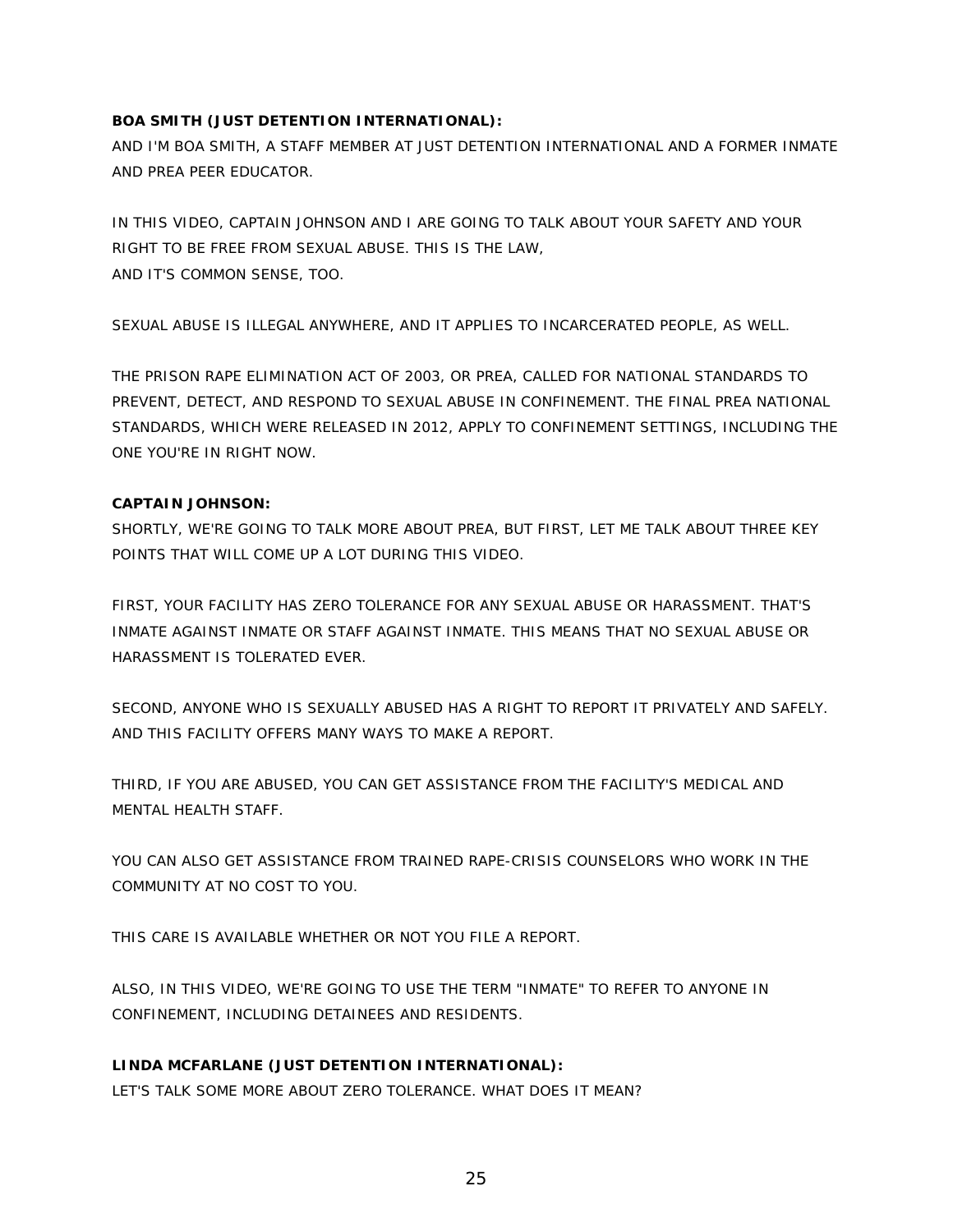ZERO TOLERANCE MEANS THAT EVEN ONE INCIDENT OF SEXUAL ABUSE IS TOO MANY. UNDER PREA, EVERY FACILITY IS REQUIRED TO HAVE A WRITTEN POLICY THAT CLEARLY STATES THAT IT DOES NOT TOLERATE SEXUAL ABUSE AND SEXUAL HARASSMENT. AND THAT MEANS ABUSE BY INMATES, AS WELL AS BY STAFF, AS WE'VE ALREADY DISCUSSED.

WE'LL TALK ABOUT DEFINITIONS SOME MORE LATER ON IN THE VIDEO. BUT ZERO TOLERANCE IS ABOUT MORE THAN JUST A WRITTEN POLICY. IT'S ABOUT BUILDING A CULTURE WHERE SEXUAL ABUSE AND SEXUAL HARASSMENT ARE SIMPLY NOT PERMITTED.

IT MEANS THAT INMATES AND STAFF UNDERSTAND WHAT SEXUAL ABUSE AND HARASSMENT ARE AND HOW TO DETECT IT.

IT MEANS THAT INMATES AND STAFF ARE ABLE TO REPORT SAFELY, THAT PERPETRATORS ARE HELD ACCOUNTABLE, AND THAT LEADERSHIP TAKES EVERY SINGLE CASE OF SEXUAL ABUSE AND SEXUAL HARASSMENT SERIOUSLY.

BOTTOM LINE, SEXUAL ABUSE AND SEXUAL HARASSMENT ARE NOT TOLERATED AT THIS FACILITY. NO MATTER WHAT YOU MAY HAVE DONE, SEXUAL ABUSE AND SEXUAL HARASSMENT ARE NOT PART OF THE PENALTY.

#### **CAPTAIN JOHNSON:**

THE PREA STANDARDS REQUIRE ALL FACILITIES TO HAVE POLICIES AND PRACTICES IN PLACE TO KEEP INMATES SAFE AND TO MAKE IT POSSIBLE FOR THEM TO GET HELP IF THEY'VE BEEN SEXUALLY ABUSED OR HARASSED.

FACILITIES MUST MAKE HOUSING DECISIONS TO KEEP INMATES SAFE. IF YOU ARE SEXUALLY ABUSED, YOU CAN GET FREE MEDICAL TREATMENT AND COUNSELING.

AND REMEMBER, THE STANDARDS COVER INMATE-AGAINST-INMATE AND STAFF-AGAINST-INMATE SEXUAL ABUSE.

#### **BOA SMITH:**

SO FAR, WE'VE BEEN USING A LOT OF TERMS AND PHRASES LIKE SEXUAL ABUSE, SEXUAL HARASSMENT, SEXUAL STAFF MISCONDUCT. BUT WHAT'S IT ALL MEAN? AND HOW'S IT DIFFERENT?

SO, HERE TO HELP ME IS MATTHEW, A FORMER INMATE AND PREA PEER EDUCATOR.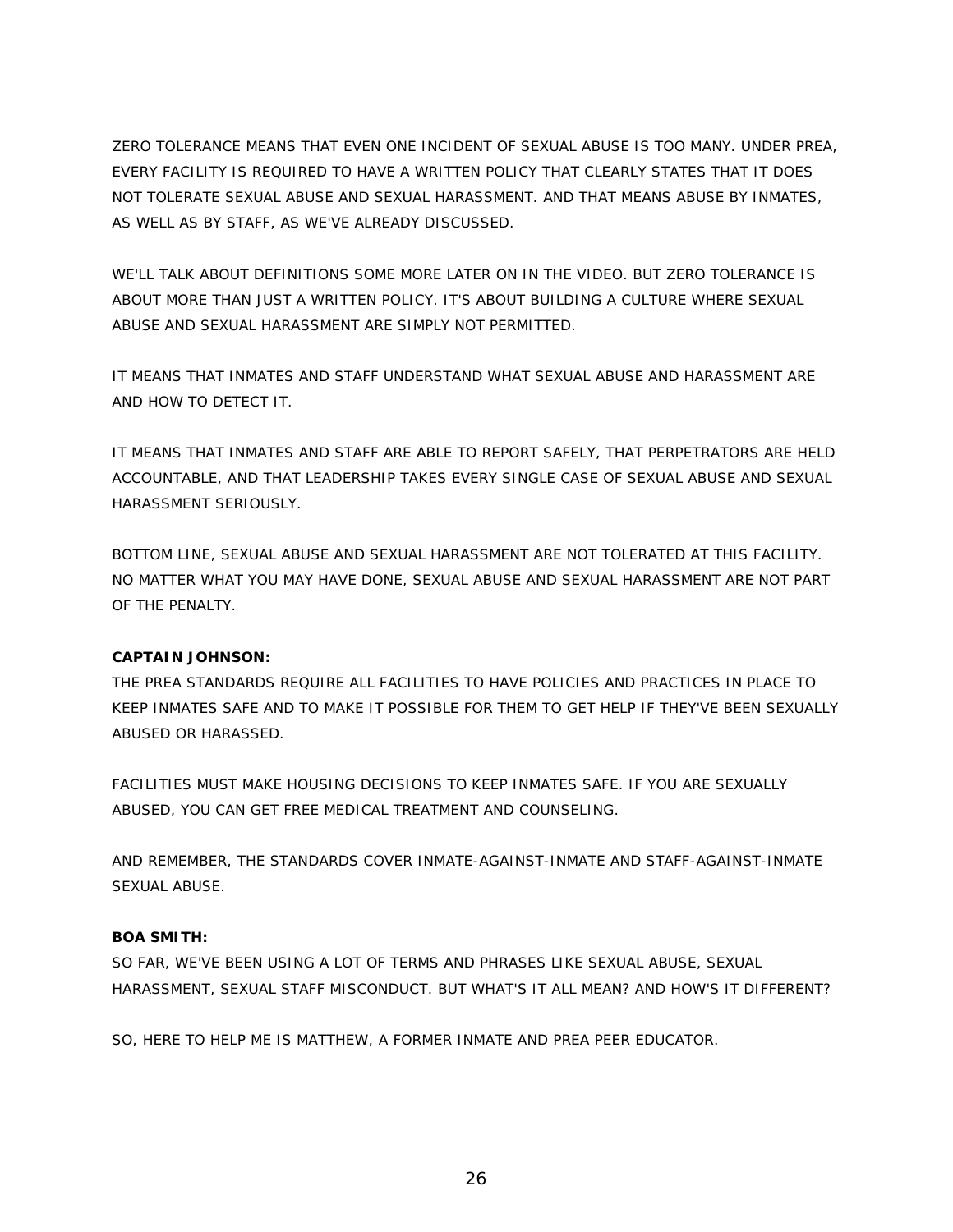#### **MATTHEW MARCHETTA (FORMER INMATE PREA PEER EDUCATOR):**

IF ANOTHER INMATE CONSTANTLY MAKES COMMENTS ABOUT HOW YOUR BODY'S APPEARANCE IS WHEN YOU'RE UNDRESSING OR TAKING A SHOWER, THAT CAN BE CONSIDERED SEXUAL HARASSMENT.

#### **BOA SMITH:**

SEXUAL HARASSMENT ALSO INCLUDES INSULTS OR NEGATIVE COMMENTS ABOUT SOMEONE'S SEXUAL ORIENTATION OR THEIR GENDER IDENTITY.

#### **MATTHEW MARCHETTA:**

IF A STAFF MEMBER CALLS A TRANSGENDER WOMAN A HE/SHE OR MAKES RUDE OR SEXUAL COMMENTS ABOUT SOMEONE THAT'S GAY OR SOMEONE WHOM THEY THINK IS GAY, THAT WOULD DEFINITELY BE CONSIDERED SEXUAL HARASSMENT.

#### **BOA SMITH:**

NOW LET'S MOVE ON TO SEXUAL ABUSE.

SEXUAL ABUSE INVOLVES PENETRATION OF ONE PERSON BY ANOTHER WITHOUT CONSENT. THIS INCLUDES PENETRATION OF ANY OF YOUR BODY PARTS BY SOMEONE ELSE'S BODY PARTS OR OBJECTS.

BUT THAT'S NOT ALL. SEXUAL ABUSE INVOLVES INTENTIONAL TOUCHING EITHER DIRECTLY OR THROUGH CLOTHING OF YOUR PRIVATE PARTS, BUT THIS EXCLUDES CONTACT THAT'S INCIDENTAL DURING A PHYSICAL ALTERCATION.

ABUSERS CAN BE INMATES, STAFF, VOLUNTEERS, OR CONTRACTORS.

#### **MATTHEW MARCHETTA:**

IF YOUR CELL MATE TOUCHES YOU WHILE YOU'RE SLEEPING OR IF YOU'RE HEAVILY SEDATED BY ANY SORT OF MEDICATION, THAT WOULD DEFINITELY BE SEXUAL ABUSE.

#### **BOA SMITH:**

ABUSERS MAY TRICK, COERCE, OR PRESSURE SOMEONE BY THREATS OF VIOLENCE OR OTHER HARM.

#### **MATTHEW MARCHETTA:**

WHEN A NEW INMATE ARRIVES AT A FACILITY, THEY DON'T USUALLY HAVE MONEY FOR COMMISSARY, OR THEIR MONEY HASN'T FOLLOWED THEM FROM A PREVIOUS INSTITUTION. SO,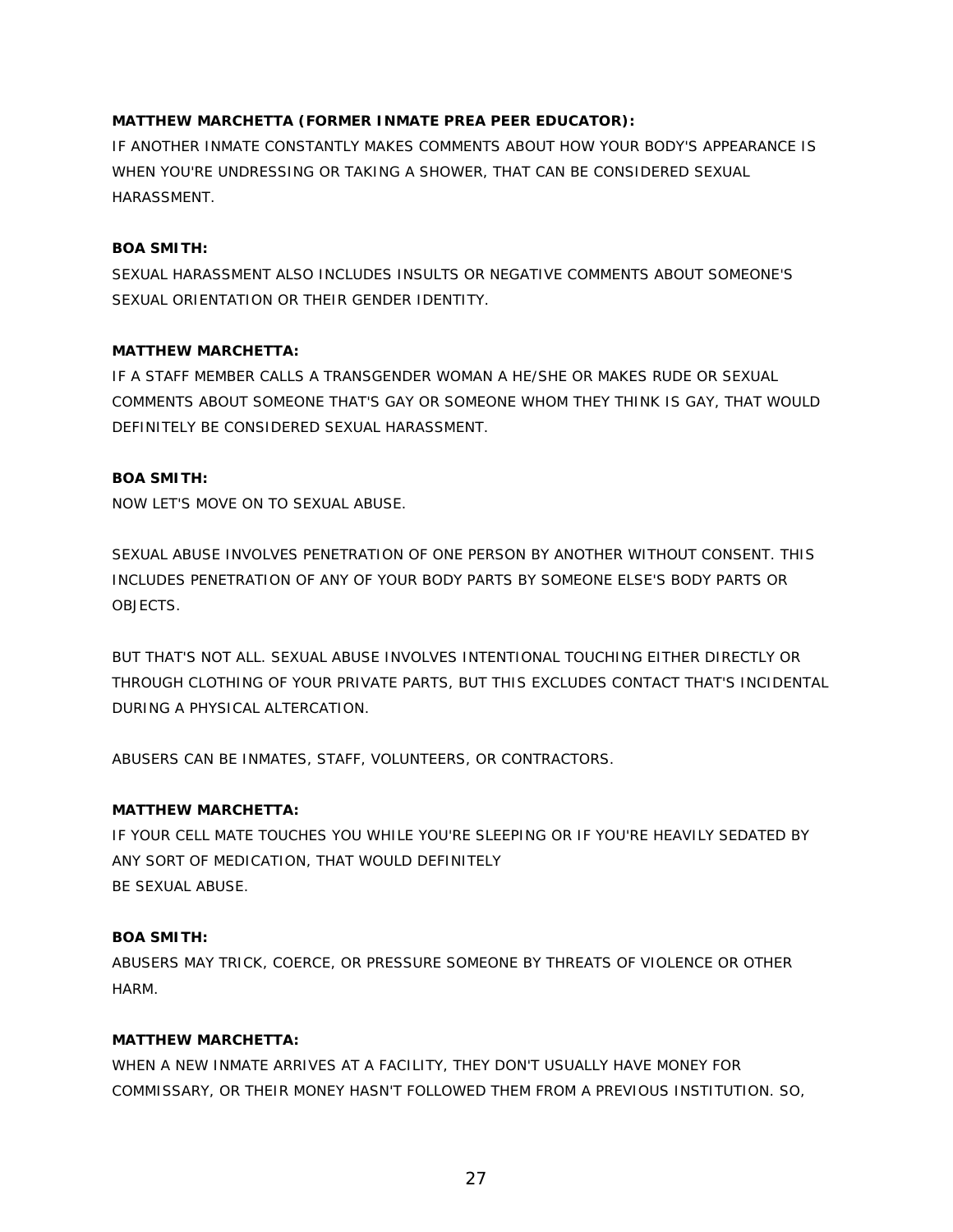ANOTHER INMATE WILL OFFER TO PROVIDE THEM WITH COMMISSARY OR EVEN TOBACCO AS A FAVOR. BUT THEN LATER ON DOWN THE ROAD, THEY'LL DEMAND PAYBACK. AND KNOWING THAT YOU CANNOT PAY WITH MONEY, THEY'LL DEMAND SEXUAL FAVORS INSTEAD.

#### **BOA SMITH:**

IN ADDITION, THE LAW STATES THAT INMATES CANNOT UNDER ANY CIRCUMSTANCES CONSENT TO ANY SEXUAL ACTIVITY WITH A STAFF MEMBER.

SO ANYTIME THAT A STAFF MEMBER AND AN INMATE ENGAGE IN SEXUAL ACTIVITY, IT IS CONSIDERED SEXUAL ABUSE.

IT IS ILLEGAL, EVEN IF AN INMATE THINKS THAT IT'S A ROMANTIC RELATIONSHIP.

#### **MATTHEW MARCHETTA:**

DURING A PAT SEARCH, IF AN OFFICER PRESSES HIS OR HER BODY UP AGAINST YOU OR TOUCHES YOU AND MAKES COMMENTS ABOUT HOW YOUR BODY FEELS, THAT WOULD DEFINITELY BE STAFF SEXUAL MISCONDUCT.

ALSO, THERE'S SOMETHING CALLED VOYEURISM. VOYEURISM IS WHEN A STAFF MEMBER INVADES YOUR PRIVACY BY WATCHING YOU SHOWER OR USE THE TOILET OR DRESS AND UNDRESS WHEN IT'S NOT PART OF THEIR JOB DUTIES.

AND BECAUSE STAFF MEMBERS SHOULD NEVER UNDRESS IN FRONT OF YOU, IT IS ALWAYS STAFF SEXUAL MISCONDUCT WHEN A STAFF MEMBER EXPOSES THEIR PRIVATE PARTS TO YOU.

#### **BOA SMITH:**

THE LEGAL TERM FOR AGREEING TO SEXUAL ACTIVITY IS CONSENT. IF SOMEONE DOESN'T AGREE OR IS NOT ABLE TO AGREE BECAUSE HE OR SHE IS ASLEEP, UNCONSCIOUS, DRUGGED, AFRAID, OR FEELING THREATENED OR REALLY DOESN'T UNDERSTAND WHAT'S GOING ON, THEN HE OR SHE HAS NOT CONSENTED.

#### **MATTHEW MARCHETTA:**

BECAUSE STAFF MEMBERS HAVE AUTHORITY OVER INMATES, SEXUAL ACTIVITY BETWEEN A STAFF MEMBER AND AN INMATE CAN NEVER TRULY BE CONSENSUAL AND IS ALWAYS AGAINST THE LAW, EVEN WHEN THE INMATE THINKS THAT THEY'RE CONSENTING.

WHILE CONSENSUAL SEX BETWEEN INMATES IS NOT SEXUAL ABUSE AND IS NOT COVERED BY PREA GUIDELINES, IT IS ALSO AGAINST INSTITUTIONAL POLICY.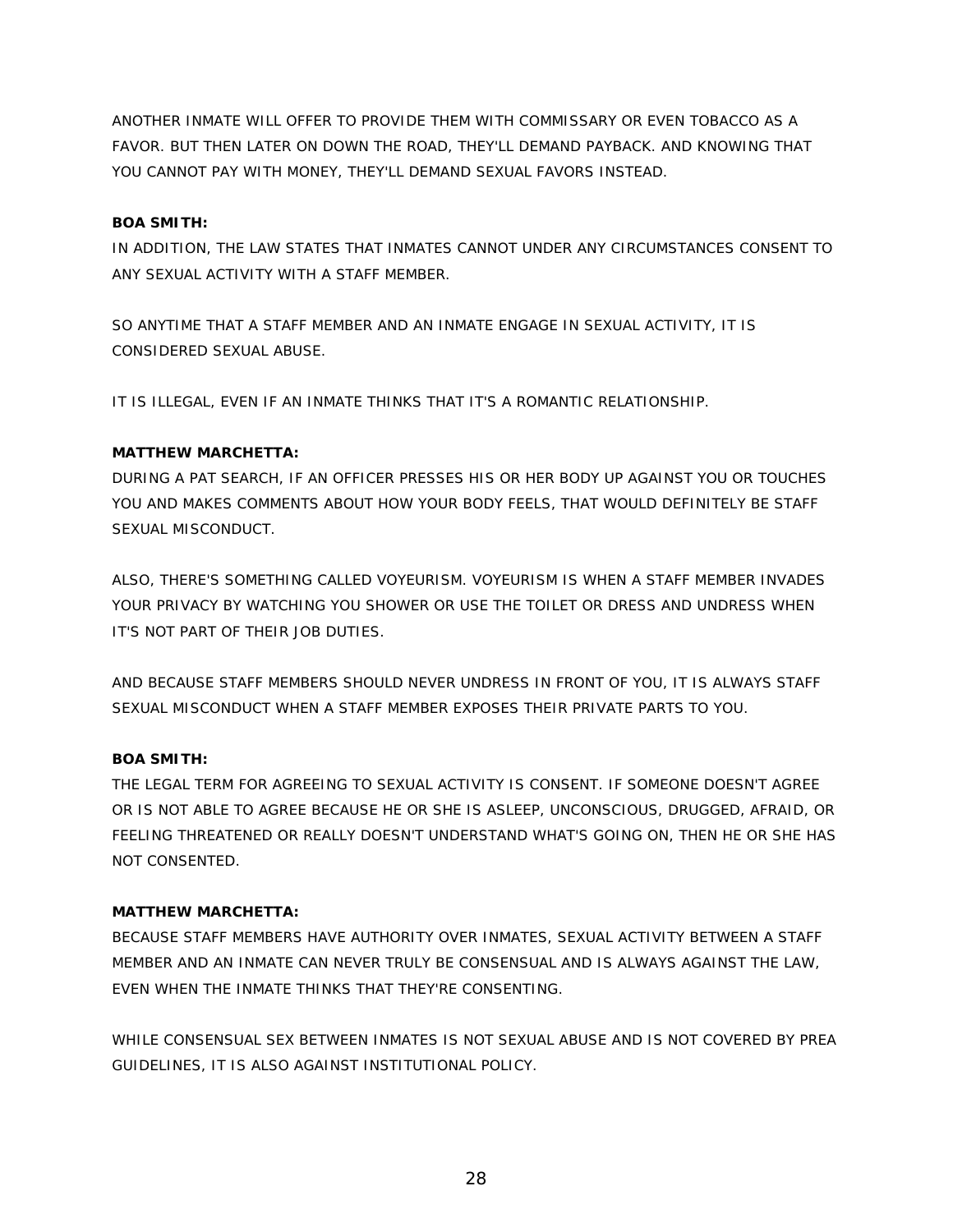#### **BOA SMITH:**

SO, REMEMBER, ABUSE IS SOMETHING THAT IS NOT AGREED TO.

#### **CAPTAIN JOHNSON:**

I WANT TO BE CLEAR ABOUT SOMETHING. SEXUAL ABUSE IS NEVER THE VICTIM'S FAULT, PERIOD.

BUT IT'S IMPORTANT FOR US TO DISCUSS SOME COMMONSENSE THINGS YOU CAN DO TO STAY SAFE.

STAY AWAY FROM GAMBLING, DRUGS, AND ALCOHOL. CONTRABAND ITEMS AND ILLEGAL ACTIVITIES CAN OFTEN BE USED TO SET UP SEXUAL ABUSE. BE CAREFUL ABOUT LENDING OR BORROWING ANYTHING. THIS IS TRUE WITH STAFF OR OTHER INMATES.

WHEN A STAFF MEMBER GIVES YOU FAVORS OR BREAKS THE RULES FOR YOU, THAT SHOULD BE A RED FLAG.

BUT WHAT HAPPENS IF YOU WANT TO REPORT AN INCIDENT OF SEXUAL ABUSE?

#### **CHRISTINE KREGG (JUST DETENTION INTERNATIONAL):**

I KNOW THAT REPORTING SEXUAL ABUSE ISN'T EASY, AND IT CAN BE REALLY FRIGHTENING. NO ONE WANTS TO TALK ABOUT THIS.

YOU MIGHT FEEL ASHAMED OR EMBARRASSED, AND THAT CAN MAKE IT DIFFICULT TO ASK FOR HELP.

YOU MIGHT BE AFRAID BECAUSE THE ABUSER THREATENED YOU WITH WHAT MIGHT HAPPEN IF YOU TELL.

AND IT CAN BE A BIG DEAL TO BE LABELED A SNITCH.

MANY PEOPLE WHO'VE BEEN SEXUALLY ABUSED ARE WORRIED THAT THEY DON'T KNOW WHAT WILL HAPPEN IF THEY REPORT, AND YOU MIGHT BE AFRAID THAT NO ONE WILL BELIEVE YOU.

AFTER GOING THROUGH SOMETHING AS TRAUMATIC AS SEXUAL ABUSE, IT'S A NORMAL REACTION TO TRY AND PROTECT YOURSELF.

SOME OF THE WAYS YOU MIGHT DO THAT ARE BY AVOIDING PEOPLE OR PLACES, STAYING QUIET, AND KEEPING TO YOURSELF.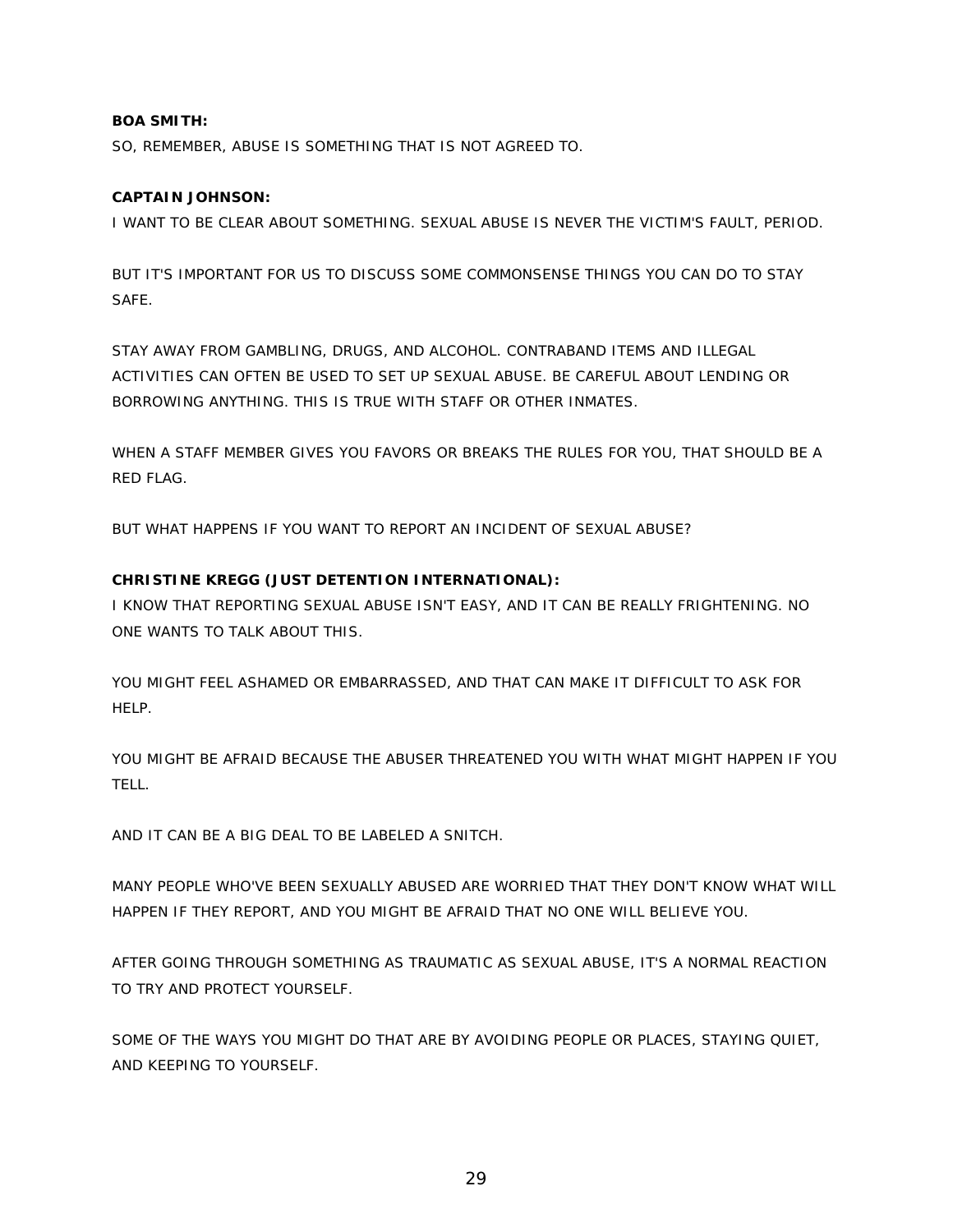WE CAN'T PROMISE TO KNOW EXACTLY WHAT WILL HAPPEN IF YOU REPORT THE ABUSE, BUT WE CAN TRY TO GIVE YOU SOME IDEA.

#### **LINDA MCFARLANE:**

AS CHRISTINE JUST MENTIONED, DECIDING WHETHER OR NOT TO MAKE A REPORT OF SEXUAL ABUSE OR HARASSMENT IS NOT AN EASY DECISION FOR ANYONE.

UNDER THE PREA STANDARDS, YOU HAVE THE RIGHT TO REPORT SEXUAL ABUSE OR HARASSMENT PRIVATELY, THROUGH MULTIPLE CHANNELS, AND WITHOUT THE THREATOF RETALIATION.

YOU ALSO HAVE THE RIGHT TO RECEIVE FREE MEDICAL AND MENTAL HEALTHCARE AFTER YOU MAKE A REPORT.

LET'S TALK A LITTLE BIT MORE ABOUT HOW TO MAKE A REPORT. ANYTIME THAT YOU TELL A STAFF MEMBER, CONTRACTOR, OR VOLUNTEER ABOUT SEXUAL ABUSE OR HARASSMENT, THAT IS CONSIDERED A FORMAL REPORT.

UNDER THE PREA STANDARDS, YOU DO NOT HAVE TO USE THE STANDARD FORMAL GRIEVANCE PROCEDURE TO MAKE A REPORT.

AGAIN, THE STANDARDS REQUIRE THAT YOU WOULD HAVE MULTIPLE WAYS TO DO THAT.

YOU MIGHT ALSO FEEL MORE COMFORTABLE ASKING TO SPEAK WITH MEDICAL OR MENTAL HEALTH STAFF AND ASKING THEM FOR HELP IN MAKING A REPORT.

A FAMILY MEMBER, FRIEND, OR OTHER PERSON OUTSIDE OF THE FACILITY CAN ALSO MAKE A REPORT FOR YOU. THIS IS CALLED A THIRD-PARTY REPORT.

THIS FACILITY MUST HAVE INFORMATION FOR YOU THAT'S ALWAYS AVAILABLE THROUGH INMATE HANDBOOKS, POSTERS, AND OTHER WRITTEN MATERIALS.

YOU'LL RECEIVE MORE INFORMATION AFTER THE VIDEO ABOUT HOW TO MAKE A REPORT BOTH INSIDE THE FACILITY AND OUTSIDE THE FACILITY.

# **LIEUTENANT CHARLES CONTRERAS (CALIFORNIA DEPARTMENT OF CORRECTIONS AND REHABILITATION):**

WHEN I WAS AN INVESTIGATOR AT A CALIFORNIA STATE PRISON, IT WAS MY JOB TO TAKE EVERY REPORT OF SEXUAL ABUSE AND SEXUAL HARASSMENT SERIOUSLY. THE SAME IS TRUE FOR THE STAFF AT YOUR FACILITY WHERE YOU ARE LOCATED.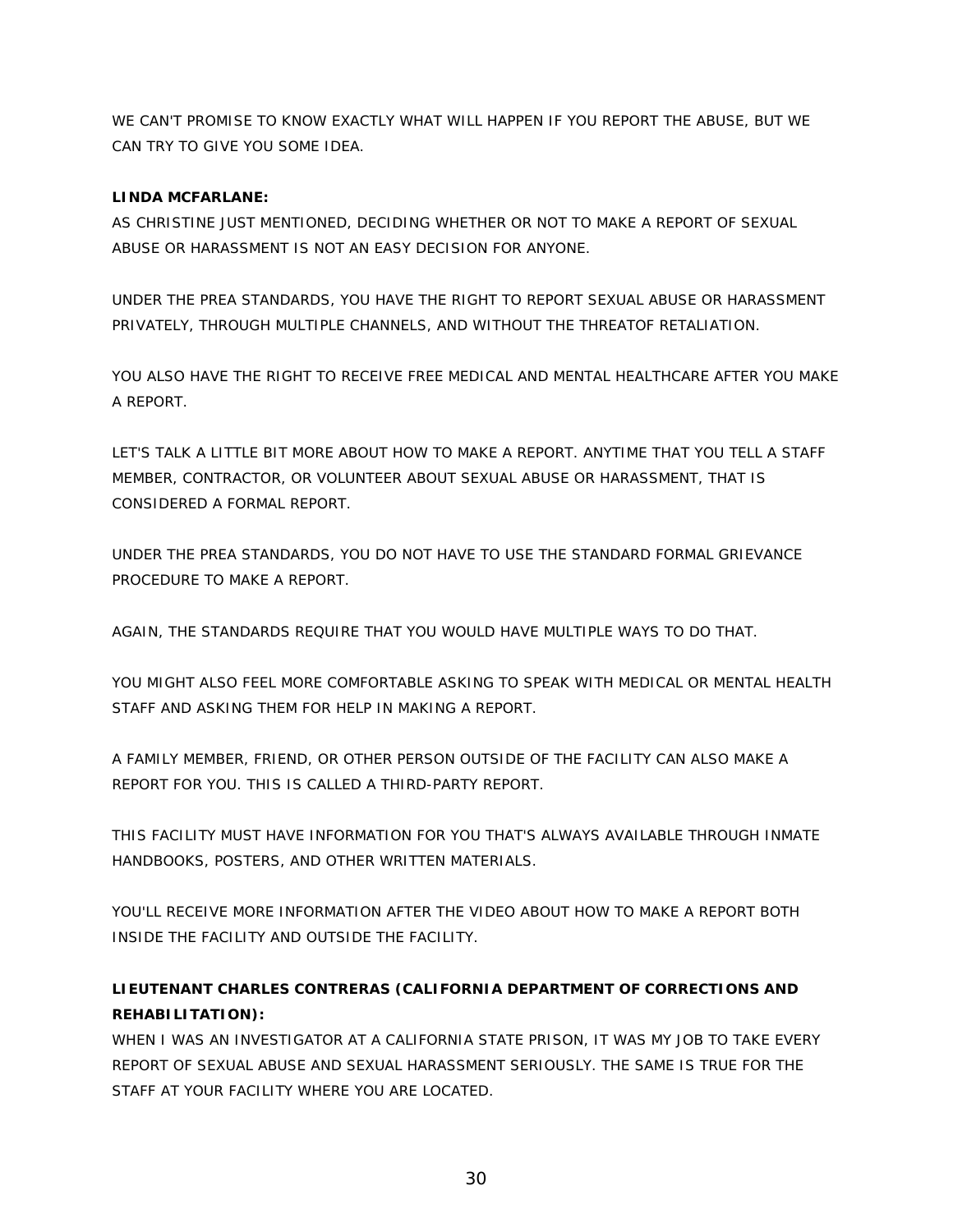IF YOU REPORT IT, YOU HAVE THE RIGHT TO KNOW THE OUTCOME OF THE INVESTIGATION. IF YOU DO NOT WISH TO GIVE A REPORT OR GIVE THE ABUSER'S NAME, YOU STILL HAVE THE RIGHT TO MEDICAL AND MENTAL HEALTH TREATMENT.

#### **CHRISTINE KREGG:**

SO, HOW CAN YOU GET MEDICAL AND MENTAL HEALTHCARE AFTER YOU'VE BEEN SEXUALLY ABUSED?

ACCORDING TO THE PREA STANDARDS, INMATES HAVE THE RIGHT TO GET FREE EMERGENCY MEDICAL CARE AND COUNSELING.

MEDICAL SERVICES MIGHT INCLUDE A MEDICAL FORENSIC EXAM TO COLLECT EVIDENCE AND TO PROVIDE YOU WITH CARE, TREATMENT FOR ANY INJURIES YOU MIGHT HAVE, AND MEDICATION TO PREVENT PREGNANCY AND SEXUALLY TRANSMITTED INFECTIONS, INCLUDING H.I.V.

MENTAL HEALTH SERVICES MIGHT INCLUDE BEING ABLE TO TALK TO A CONFIDENTIAL RAPE CRISIS ADVOCATE FROM THE COMMUNITY, GETTING TO SEE MENTAL HEALTH STAFF AT YOUR FACILITY, AND INFORMATION AND REFERRALS FOR FOLLOW-UP HELP, INCLUDING FROM ORGANIZATIONS OUTSIDE YOUR FACILITY.

AGAIN, THIS CARE WILL BE PROVIDED TO VICTIMS AT NO COST.

AND FACILITIES HAVE TO MAKE SURE THAT INMATES CAN HAVE REASONABLE COMMUNICATION WITH THESE GROUPS AS CONFIDENTIALLY AS POSSIBLE.

MEDICAL AND MENTAL HEALTHCARE ARE AVAILABLE REGARDLESS OF WHETHER OR NOT YOU REPORT THE ABUSE.

REMEMBER, EVERY INCIDENT OF SEXUAL ABUSE MUST BE TAKEN SERIOUSLY, AND IT'S YOUR RIGHT TO SAFELY AND PRIVATELY REPORT THIS ABUSE AND TO GET ANY HELP THAT YOU MIGHT NEED.

#### **CAPTAIN JOHNSON:**

WE'VE COVERED A LOT OF GROUND, BUT HERE ARE SOME KEY THINGS TO REMEMBER.

THIS FACILITY AND EVERY FACILITY MUST HAVE ZERO TOLERANCE FOR SEXUAL ABUSE BASED ON PREA STANDARDS. AND AS WE'VE DISCUSSED, STAFF AND ADMINISTRATION AT THIS FACILITY ARE COMMITTED TO MAKING SURE THERE'S NO SEXUAL ABUSE OR SEXUAL HARASSMENT.